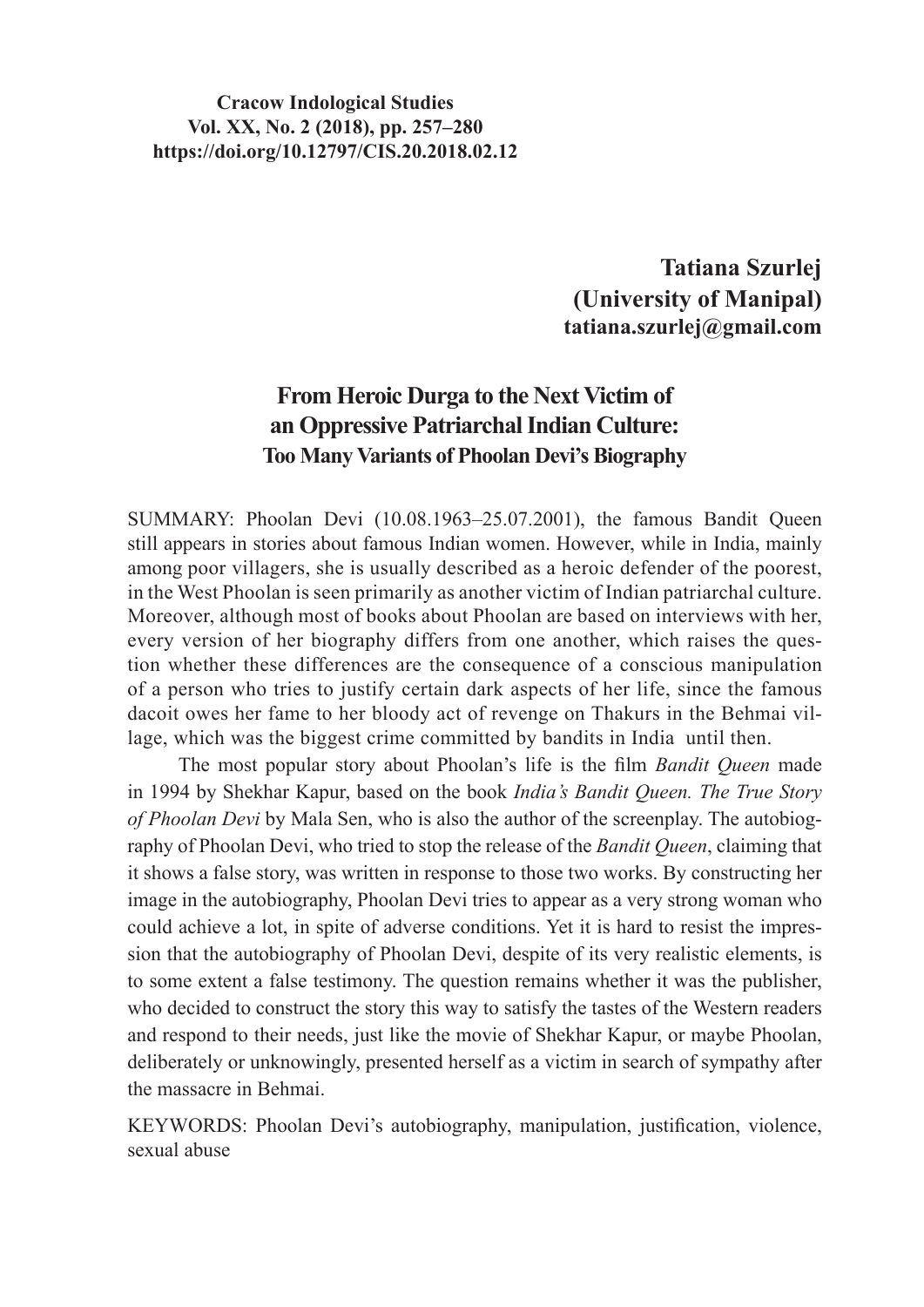Phoolan Devi (10.08.1963–25.07.2001), an illiterate woman from Gorha Ka Purwa,<sup>1</sup> a small Indian village in the Jalaun District of Uttar Pradesh state, became a charismatic leader of bandits, and as such she appears in essays about famous Indian women, although mainly in popular ones. The life story of Bandit Queen, which has been successively presented by Richard Shears and Isobelle Gidley, Mala Sen, Irène Frain, Roy Moxham, Shekhar Kapur, Phoolan herself, Dimitri Friedman and many other authors of minor articles, clearly shows that while in India, mainly among poor villagers, she is usually described as a heroic defender of the poorest, $2$  in the West, even if compared to a female Robin Hood or a modern day Count of Monte Cristo, as noted on the cover of her autobiography, Phoolan is seen primarily as another victim of the oppressive Indian patriarchal culture and the caste system. What is more, both sides focus mainly on two aspects of her life—the sexual violence she suffered from and her revenge on molesters—ignoring other, potentially more interesting issues, and, although most of books about Phoolan are based on interviews with her, every version of her biography differs from the previous one. Therefore, this situation raises the question whether such serious differences result from the fact that some of the details were forgotten by Phoolan, or if they are the consequence of a conscious manipulation of a person who,

<sup>1</sup> The transcription of some names differs in individual biographies (e.g. Gorha Ka Purwa/Gorhapurwa, Vikram/Vickram, Putti Lal/Puttilal, etc.), therefore, the quoted passages may contain some inaccuracies.

<sup>&</sup>lt;sup>2</sup> Some passages, similar to the one cited below, which describe support given by Phoolan to the poorest, can be found primarily in her autobiography: "One day, a villager invited us to his daughter's wedding. We often went to the festivities in a village, and if parents were poor, Vickram and I would give money to help the bride's father pay her dowry. Sometimes I would perform the *kanya-daan* ceremony in place of the bride's mother, giving presents to the groom. It was because the money of the rich went to help the poor that the villagers protected us, and I hadn't forgotten the way my family had struggled and starved to be able to pay our dowries." (Phoolan Devi 1997: 319).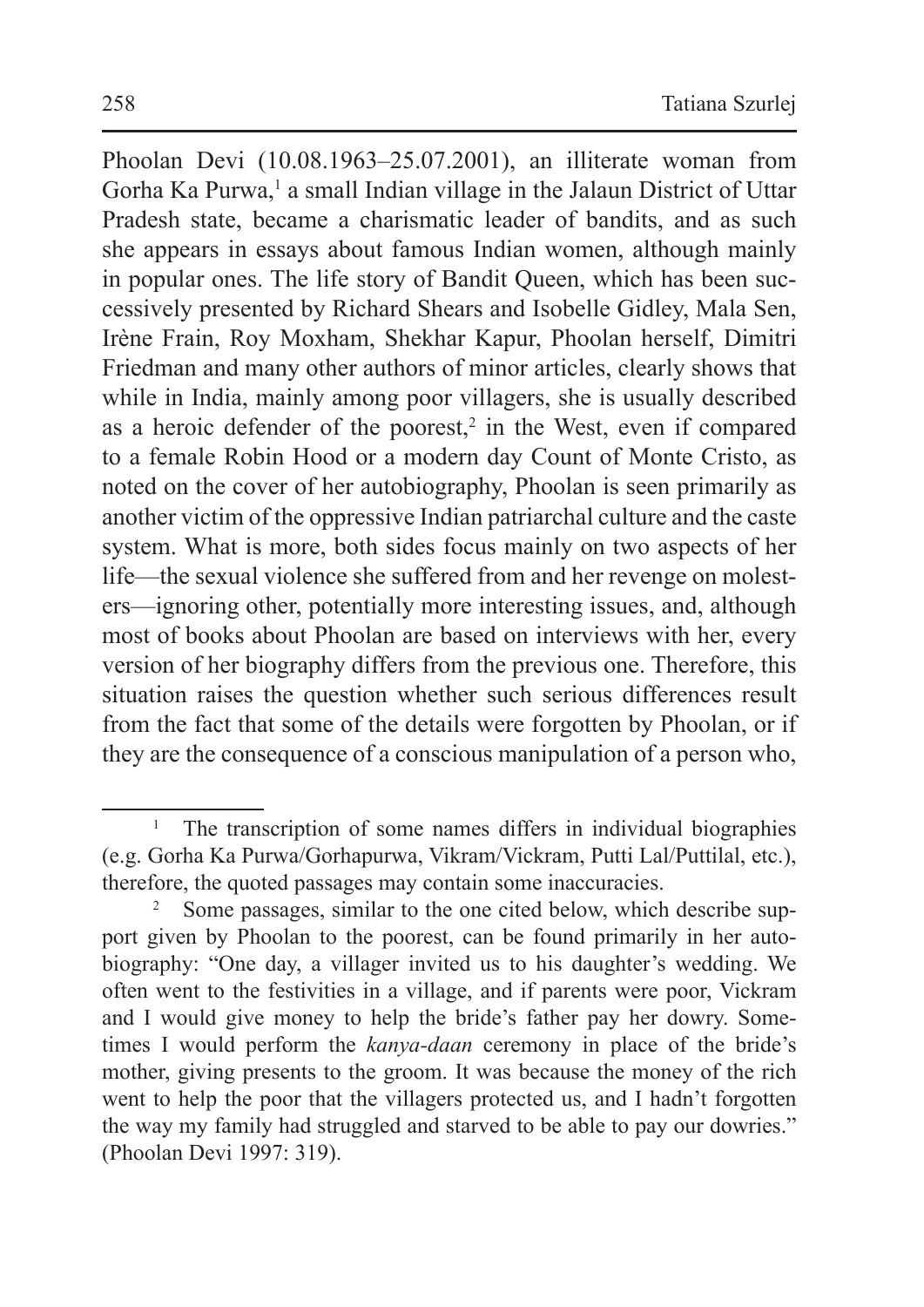increasingly becoming famous, tries to justify certain dark aspects of her life.

Phoolan Devi owes fame to her bloody act of revenge, known as the Saint Valentine's Day massacre. On 14<sup>th</sup> of February 1981 a gang of bandits led by Phoolan killed 22 Thakurs, upper caste villagers, in Behmai, a village with a population of 400, which is located on the east bank of the Yamuna River, about 75 miles from the city of Kanpur. Although Phoolan constantly denied her participation in the attack, witnesses' testimonies differ significantly on this matter. Describing the event, Roy Moxham, who strongly defends Phoolan in his book, recalls the biography of the Bandit Queen, written by Irène Frain. He states that the author had interviewed two survivors of the massacre for the book, and, according to her, both men, who had survived under the pile of corpses, were clear that Phoolan had not been directly involved in the shooting. Moxham informs his readers, that the killing had been led by another bandit, Ram Avtar, who had shouted the order to execute the gathered men. However, a closer examination of another biography, written by Shears and Gidley, who describe the Behmai event with many details, shows that the involvement of Phoolan Devi is much less unambiguous than Moxham would like to see it:

[...] She looked around at the bandit leaders, Man Singh, Ram Avtar and Balwan Singh. Mustaqim had lent her some of his men but he himself had not come, saying he was ill. She suspected that was an excuse, and that he knew she was going to teach the Thakurs a lesson. Kidnapping was more his line. She caught the eye of Ram Avtar and nodded. He shouted an instruction to the dacoits and the villagers were herded off. [...] Phoolan Devi had a look of victory and he had seen her nod to the other dacoit who seemed to share command of the gang. It was clear that this had all been arranged. They had come to the village to kill Thakurs and all those robberies, all those insults, had been games leading up to the big event. [...] Phoolan Devi surveyed the scene from the higher part of the track. "Here is your revenge, Phoolan Devi", Ram Avtar called and fired another shot into the tangle of bodies. She nodded and turned back towards the village. The bandits followed as she walked past the crumpled form of Surendra Singh and headed away from the main square. The dacoits gathered up armfuls of stolen goods: rifles, clothing, ornaments […] Despite the stars, the night was pitch black. The day just passed would long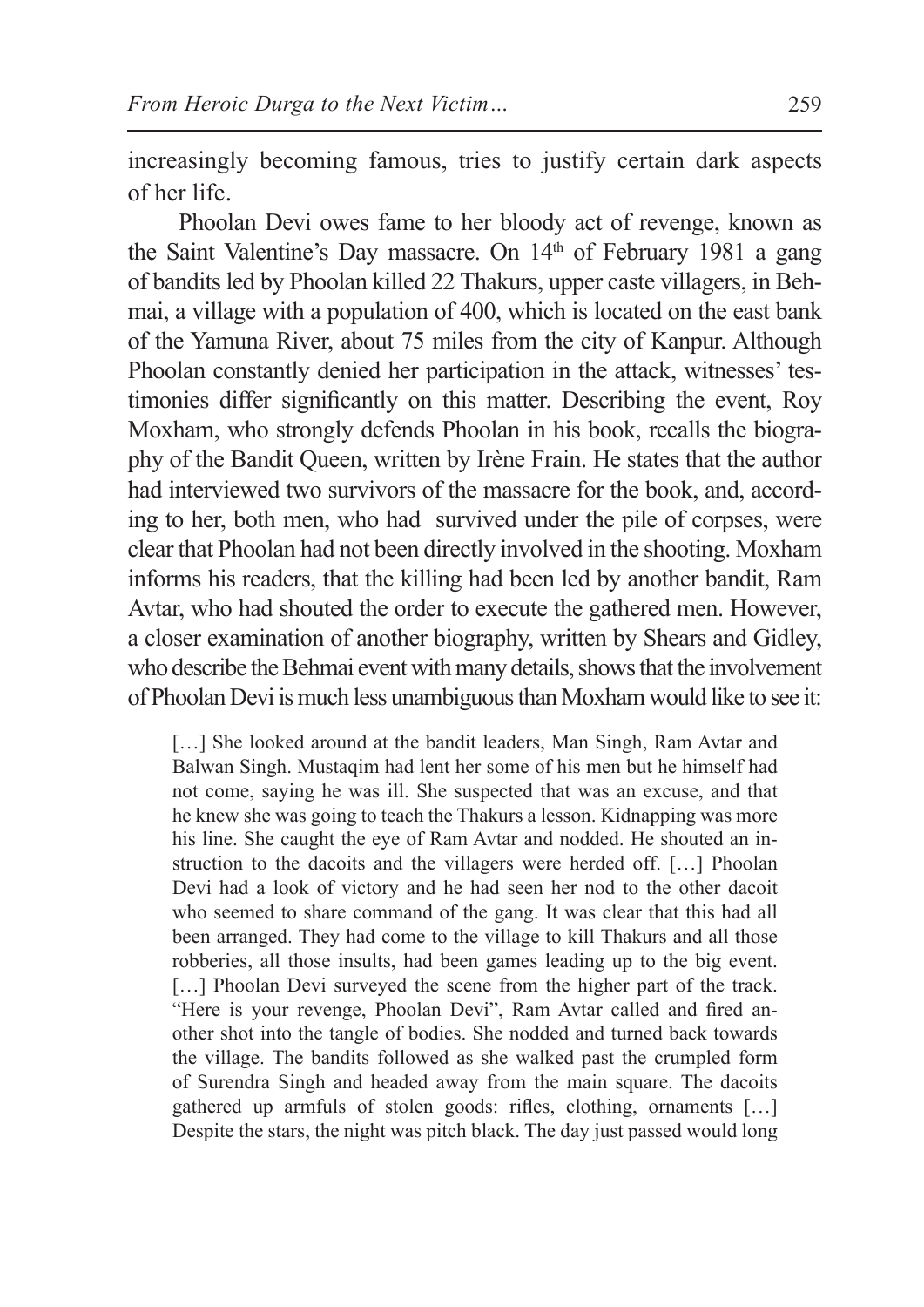be remembered. Never before had a Sudra killed so many of higher caste. Never before had a woman been responsible for such a terrible crime. […] Women had been raped. Children had been kicked out of the way. Phoolan Devi had taken personal command of the shooting and had watched while the men were gunned down. She had stood on a rooftop singing a love song, her voice soaring above the bloodletting. Then she had shouted through the megaphone, "No-one will forget the name of Phoolan Devi!" (Shears, Gidley 1984: 119–129)

Recalling, among others, the work of Shears and Gidley, the biography of Mala Sen in turn clearly shows how Phoolan changed her testimony about her involvement in the crime, or even the presence in Behmai:

[…] The *Illustrated Weekly of India*, part of the *Times of India* consortium, published an extract from a 1984 book (*Devi*, by Richard Shears and Isobelle Gidley) which records her reactions at the time:

Q: Why did you take your gang to Behmai?

A: What should I say? What can I say? We all had to take revenge for what Lala Ram and Sri Ram had done. For many days after they killed Vikram they did *mazak* [made mockery] with me.

Q: What do you think about the Thakurs of Behmai?

A: They are dogs. Dirty dogs. I won't say more.

In the *Indian Express*, rival English-language newspaper to the *Times of India*, Chand Joshi reported (in his article "Phoolan now only a Jangle of Bangles", 6 March 1983) that when asked about her involvement in Behmai Phoolan replied:

"I was not there at the spot on that day and God is my witness. I would not attack a village where my so-called enemies were not even present. I have killed with my own hands only one man in my life, but I will not give you the name. I was on the other side of the village when the massacre took place." Another journalist following the story for the *Indian Express* had been their correspondent in Madhya Pradesh for some years and knew the terrain well. Referring to the period after Vikram Mallah's death, he asked Phoolan Devi:

Q: What happened to you?

A: I was taken to Simra. It is the Jalaun district of UP.

Q: You were taken to Behmai or Simra?

A: I was not taken to Behmai. I was not there.

Q: Who was responsible for Behmai then?

A: (Pause) Four other gangs were there—Ram Avtar, Raghunath and Rampal.

(Sen 1997: 154–155)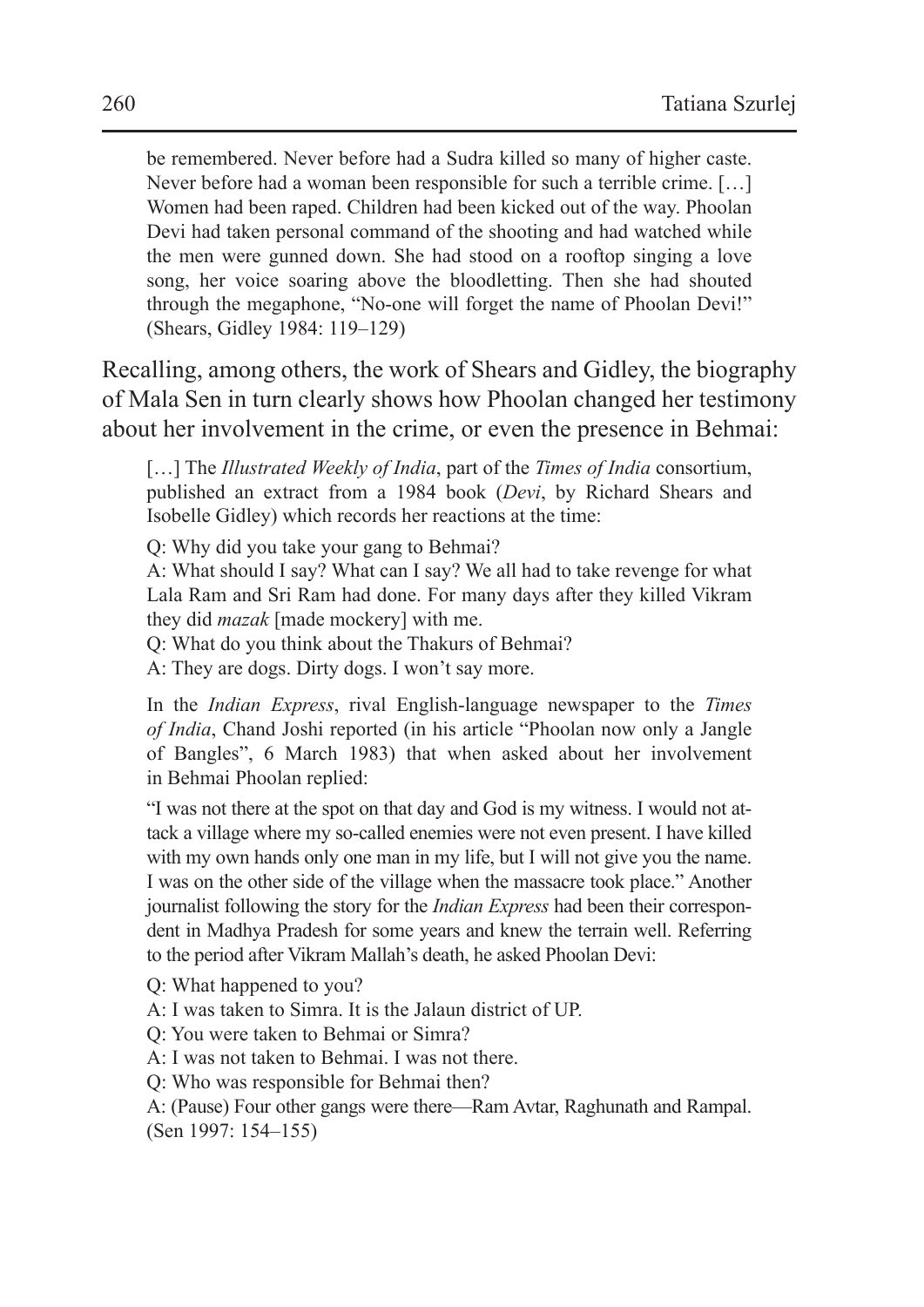Regardless of whose version is more convincing, Phoolan confirms in her biography not only that she was taken to Behmai after death of her guardian, but also that she was present in the village when the massacre took place, even if she denies her active involvement in the murder:

We decided to split into three groups. Baba Mustakim was to lead his men around one side of the village and I would take my men around the other. The third group, led by Balwan and Ram Avtar, was to take the main path into the village. Shri Ram would have no choice but to retreat. Then we would have him in our trap. We were counting on Balwan's group to drive him out and into our crossfire. As I came around my side, I could hear Balwan yelling from the village and rifle-fire cracking like thunder. His men were terrorizing villagers. […] As we hoarded back along the path towards the village, I heard women wailing and the shouting and whooping of Balwan and his men as they fired shots in the air. "Long Live Phoolan Devi! Victory to Phoolan!" they were shouting. More than twenty men were killed that day, twenty thakurs. […] Balwan wanted to torch the village. "Imbecille!" Baba Mustakim yelled at them. […] Instead, Baba Mustakim gave the order to retreat. "It is a disaster for us", he said. "The newspapers will be full of it! And the police in India will be chasing us! If we stay together now we haven't got a hope. We must split up." (Phoolan Devi 1997: 405–407)

The Behmai massacre was the event, which drew a lot of attention to Phoolan, since the murder was the biggest crime committed by bandits in India until then. The famous dacoit used to consider herself to be an incarnation of the revengeful Durga, repeating many times in her autobiography how she was worshipped by some villagers, how the goddess helped her, and even describing how she received aid from wild animals, which, it seems, had a profound impact especially on Dimitri Friedman, who unusually creatively develops these motives in his book *The Ravines*. Yet, even if Phoolan considers her actions to be a kind of expression of the divine will, her vengeance, or the revenge committed on her behalf, was treated rather as a manifestation of cruelty and not as an act of punishment committed by a righteous goddess. It was then necessary for the dacoit to explain how the massacre happened, and reveal, among others, all the sufferings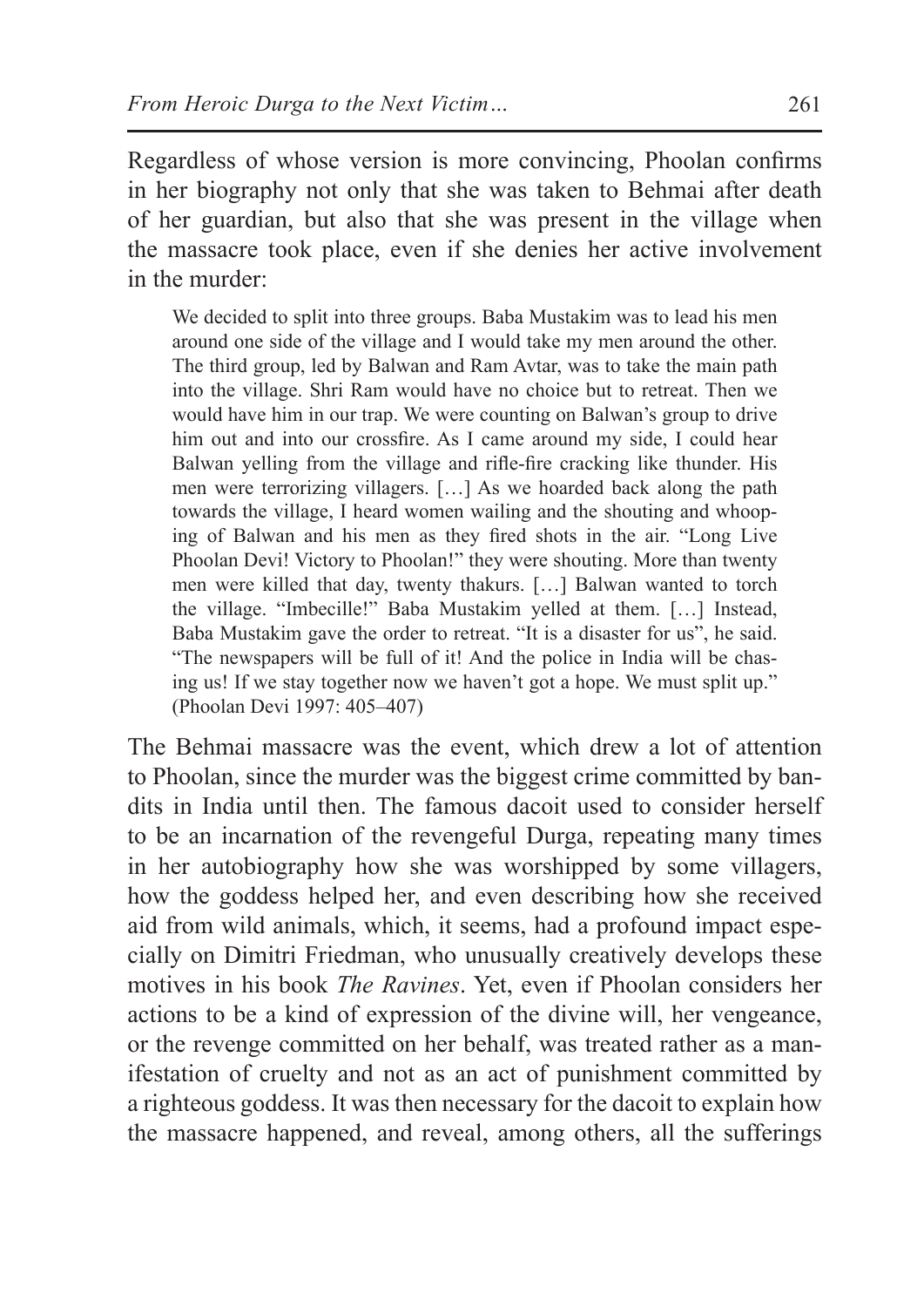she experienced from Thakurs in Behmai, to receive the readers'favor. However, explaining what happened in the village turned out to be problematic, because it concerned the intimate spheres of her life, which, naturally, she did not want to share with a wide range of readers. This is why, despite the fact that Phoolan describes the Behmai events rather laconically, she gives a lot of information about the sexual violence, which happened to her before to gain sympathy. Indeed, this strategy proved to be right, since in some quoted excerpts of reviews related to the autobiography of Phoolan, we can find phrases like: "No reader can fail to be on her side", which seem to justify her cruel act, but which also in a more or less conscious way confirms her involvement in it. Yet, in the majority of writings about the Bandit Queen, it is not charisma, but the low status of Phoolan and the fact of her being a woman, which are still considered to be the main causes of all the events leading to the horrific finale in the village of Behmai. And so it is not her actions, but gender and her low status which remain the main reasons that Phoolan Devi has become so influential, and why the world still wants to know her story.

Phoolan Devi was born as the second of five siblings in a very poor, low-caste family of Mallahs, originally composed of boatmen and their families. Despite the official ban on child marriages in India, Phoolan's parents, being unable to collect the dowry for their daughter, married her off when she was just eleven years old. Putti Lal, chosen to be her husband, was twenty years older than the girl. During the marriage, Phoolan experienced a lot of violence from Putti Lal, who did not only continually abuse his wife physically, but also sexually molest her, even though she had not even reached puberty. After three years of suffering, she fell ill and returned to her village, but in order to avoid disgrace, the family sent their daughter back to her husband. Meanwhile Putti Lal had found a new woman, and now, the two of them started to beat and starve Phoolan, forcing her to work. Finally, she ran away and came back to her village, where she became embroiled in a conflict with her rich relatives, who arranged for bandits to kidnap her (Moxham 2010: 3). The other versions,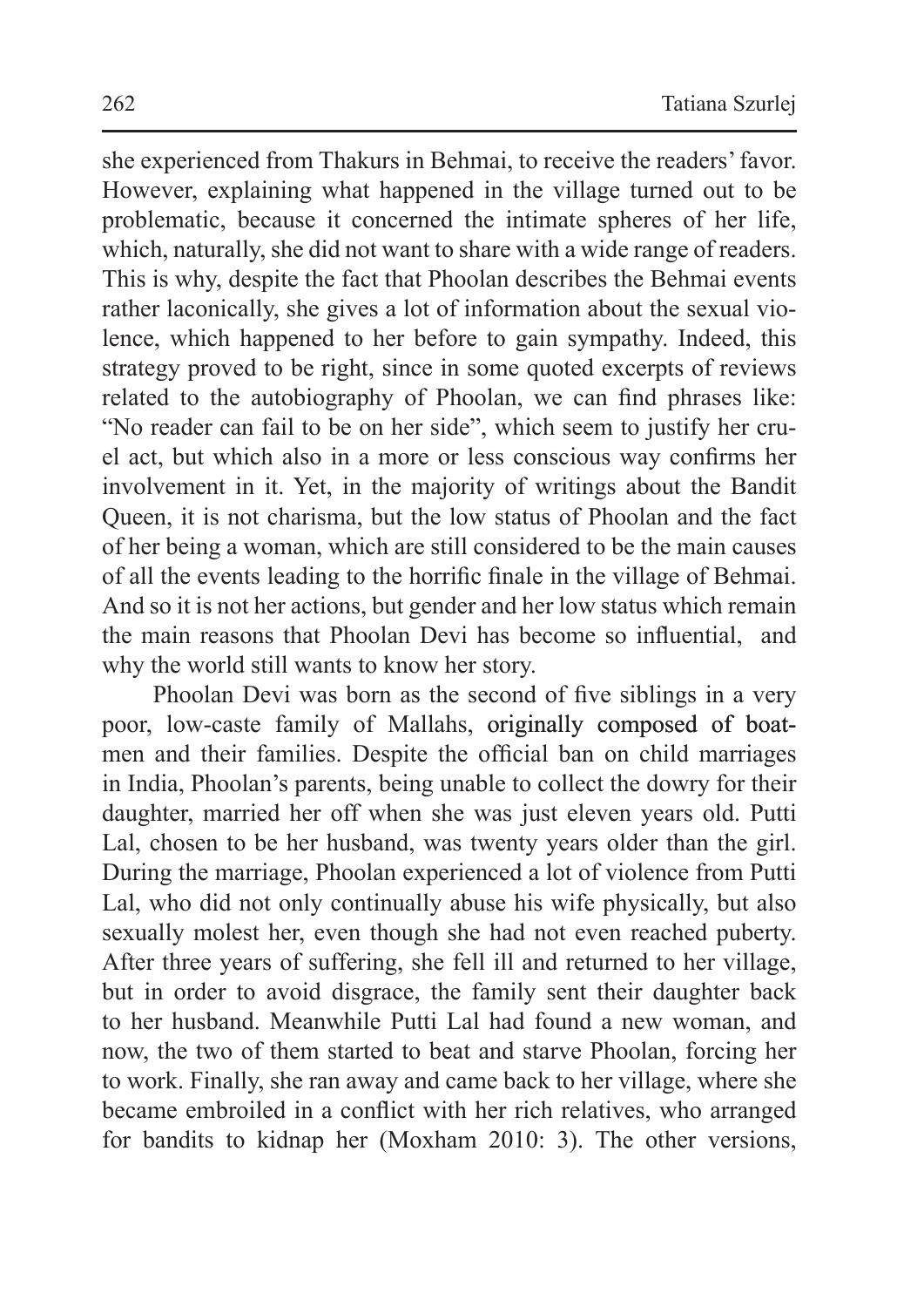including the autobiography, say that the conflict had started before, being even the cause of the unhappy marriage. According to Phoolan, an influential relative cut down a tree, which belonged to her family, being planted for the wood to pay for the girl's future dowry. Deprived of money that she could offer to her future husband, the not-so-pretty girl could only count on an old man, ready to marry any girl he was offered. The reason for the abduction by bandits also changes, being described by some biographers as caused by previous contacts, which Phoolan and her cousin Kailash had with the gang, or, as stated by Phoolan herself, by arresting her on charges of banditry, which attracted the attention of the gang operating in the area. The bandit's leader, Babu Singh, wanted Phoolan as his mistress, but another member of the group, Vikram Singh Mallah, who came from the same low caste as the abducted girl, decided to save her. He killed the high caste Babu Singh and Phoolan stayed with him. Having been kidnapped by bandits, Phoolan could not go back home without stigma, but her new life with Vikram was a pleasant change after all the humiliations experienced in the village. Phoolan's situation changed dramatically when Vikram's gang joined up with an upper-caste group of bandits, commanded by Singh brothers, Babu Ram and Sri Ram, who decided to take revenge for the death of Babu Singh and killed Vikram. After the death of her guardian and his men, Phoolan wastaken by Babu Ram and Sri Ram to the Behmai village, where she was constantly raped by the gang and the other villagers. She escaped, and joined another gang, forming later a new group with Man Singh. In 1981 bandits commanded by Phoolan attacked Behmai, the place where she was raped earlier, and after the massacre, which was, as already stated, the most cruel act of banditry in that time, the government mobilized thousands of police officers to catch the dacoit. However, it was impossible to arrest Phoolan, who could always get aid from the low-caste villagers thanks to their sympathy, as Phoolan would like to see it, or simply because of fear. Finally, the Prime Minister of India, Indira Gandhi, authorized the police to negotiate a surrender deal. In February 1983, Phoolan and her men ceremonially surrendered to the Chief Minister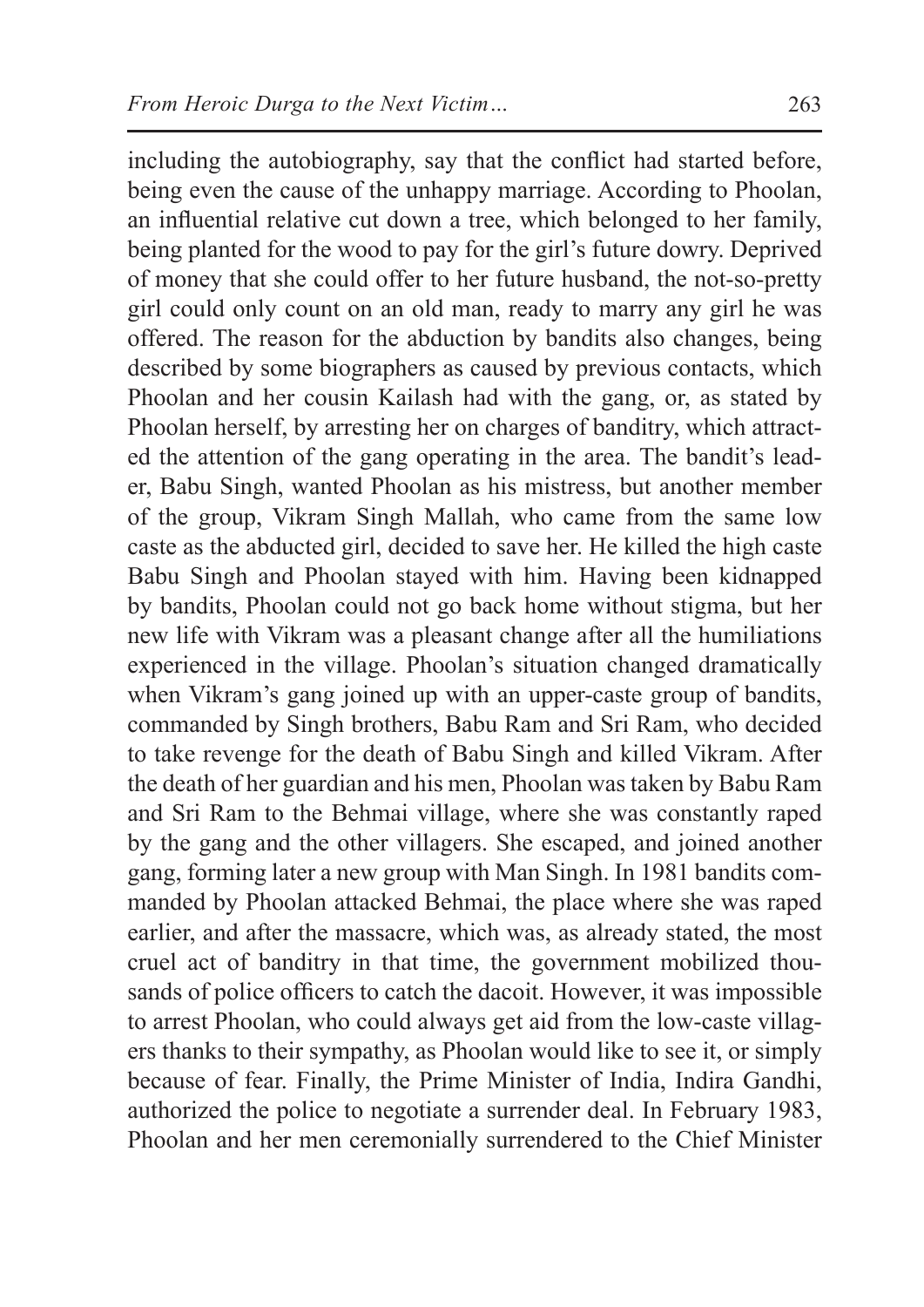of Madhya Pradesh, and were taken to Gwalior Jail, without appealing in front of a court. In 1996, about two years after her release, Phoolan stood for election to the Lok Sabha from the Mirzapur, and won. She then lost her seat in 1998, but was reelected in 1999. In 2001 she was assassinated by Sher Singh Rana in an act of revenge for the Behmai massacre.

As mentioned above, there are several biographies of Phoolan Devi, but the most popular story about her life is still the film *Bandit Queen* made in 1994 by Shekhar Kapur, based on the book *India's Bandit Queen. The True Story of Phoolan Devi* by Mala Sen, who is also the author of the screenplay. The major interest in Phoolan arose after her surrender, in 1983, and her release from jail eleven years later, but she is still remembered and some new stories based on her life appear from time to time. A good example may be an opera by Shirish Korde, which premiered in New York and Toronto in 2015. Some authors, as already stated, compared Phoolan to Robin Hood, but there were also a few for whom the notorious dacoit was a new incarnation of Rani of Jhansi and even Joan of Arc. What is interesting, however, is that if other famous feminine warriors are usually a symbol of strength and independence, regardless of the times and place they were born, Phoolan, even when compared to Rani of Jhansi or Joan of Arc, remains inseparable from the small Indian village, and her caste. All the astonishing achievements of Phoolan Devi seem not to be the result of her great charisma. On the contrary, one of the most dangerous women of the Subcontinent remains a victim of violence. The only act she is able to commit is revenge, but still she is always punished for every act of vengeance, being not only a victim of the caste system but also of corrupt Indian law. A good example of this kind of victimization is the fact that, in contrast to the information we may find in the note of the publisher of her autobiography, even if Phoolan did negotiate surrender on her own terms, most of the agreements made before her capitulation were broken after Phoolan went to jail, where she spent more years than she was promised. Furthermore, she was sterilized there in order to stop her from giving birth to similar rebels, which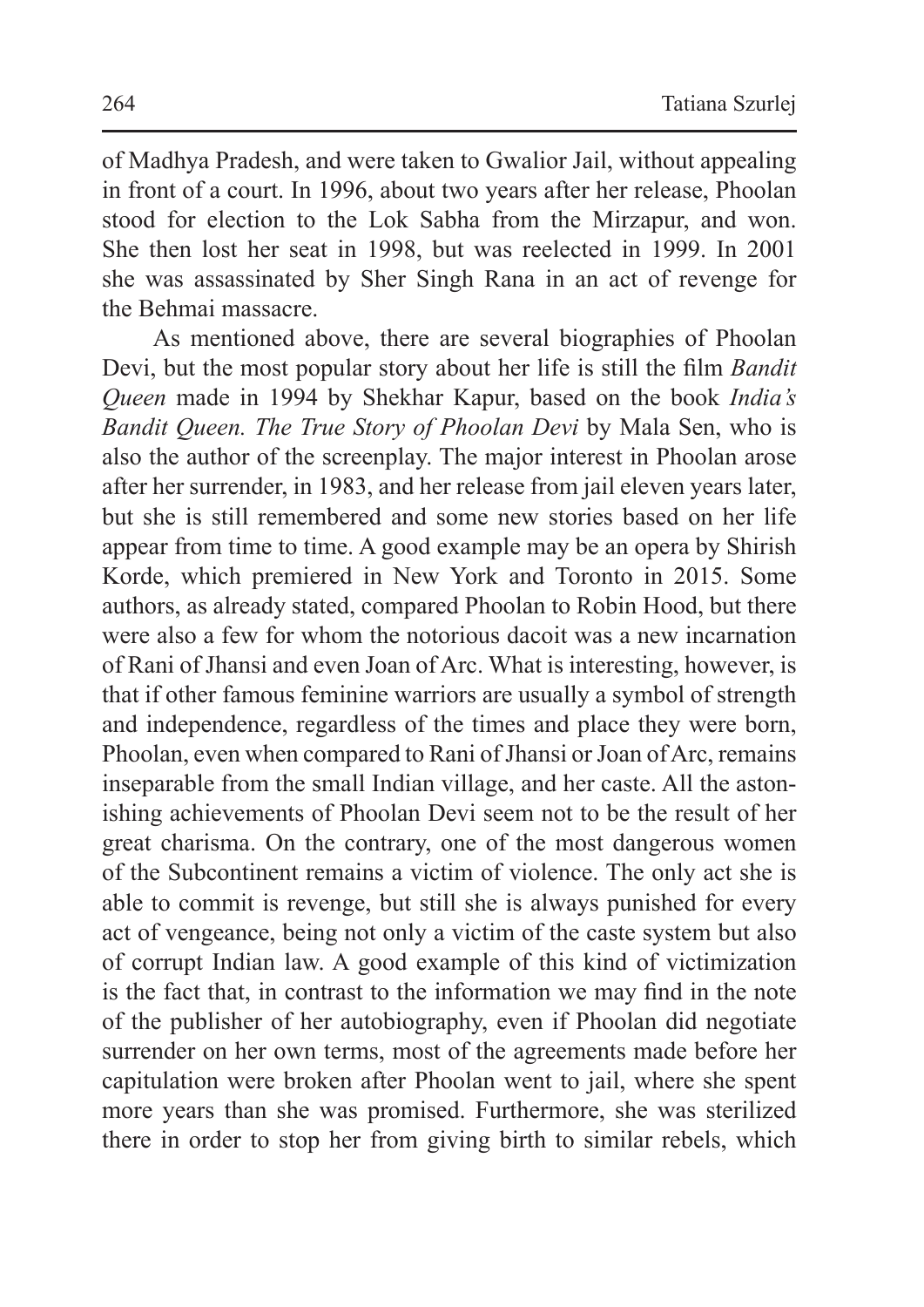is another example of violence against women, committed, in this instance, according to the law, as if those injustices she had already experienced were not enough. Even the tragic assassination of Phoolan can be seen as another act of punishment, and an injustice, since she denied that she was directly involved in the Behmai massacre. It is then clear that it is almost impossible to escape from the image of the victim in the case of Phoolan Devi, and, no matter how much she tries to do it, even she fails to present herself as a different person. This perception is seen, for example, in a note written after her death in which we read:

Not only had she the temerity to be born a woman, but Phoolan was also "low caste." Though officially the caste system of India was abolished in 1948 when the nation achieved its independence from England, it continues to be deeply embedded in thousands of villages. Phoolan was married off at the age of 11 to a rich man (he owned a bicycle) three times her age who "consummated" the marriage by rape. (Forman 2002: 8)

The entire note composed in a similar style does not say much about what in fact Phoolan did, focusing mainly on all things which happened to her. However, the most remarkable is the way in which the author emphasizes the specific Indian context in which all the tragic events of Phoolan Devi's life took place. Of all the wealth of information on the charismatic, uneducated political leader from a low caste, the author describes primarily her early marriage, adding some specific information about the wealth of villagers from the region. The man chosen to be the girl's husband was rich, because he owned a bicycle even if any of the biographies and Phoolan's autobiography never said anything about the wealth of Putti Lal, he is shown here in a particular way—to present to the Western reader a distant, completely different, exotic world in which possessing a bicycle is considered to be a sign of wealth.3 This passage was not chosen accidentally—it does

<sup>&</sup>lt;sup>3</sup> The issue of the bicycle is an interesting element of the story because the biographers' accounts are divergent also in the matter of Phoolan's dowry. The authors of the book *Devi. The Bandit Queen*, for example, note that families in Uttar Pradesh villages have a different dowry custom than people living on the other side of the Chambal River in Madhya Pradesh, where the bride's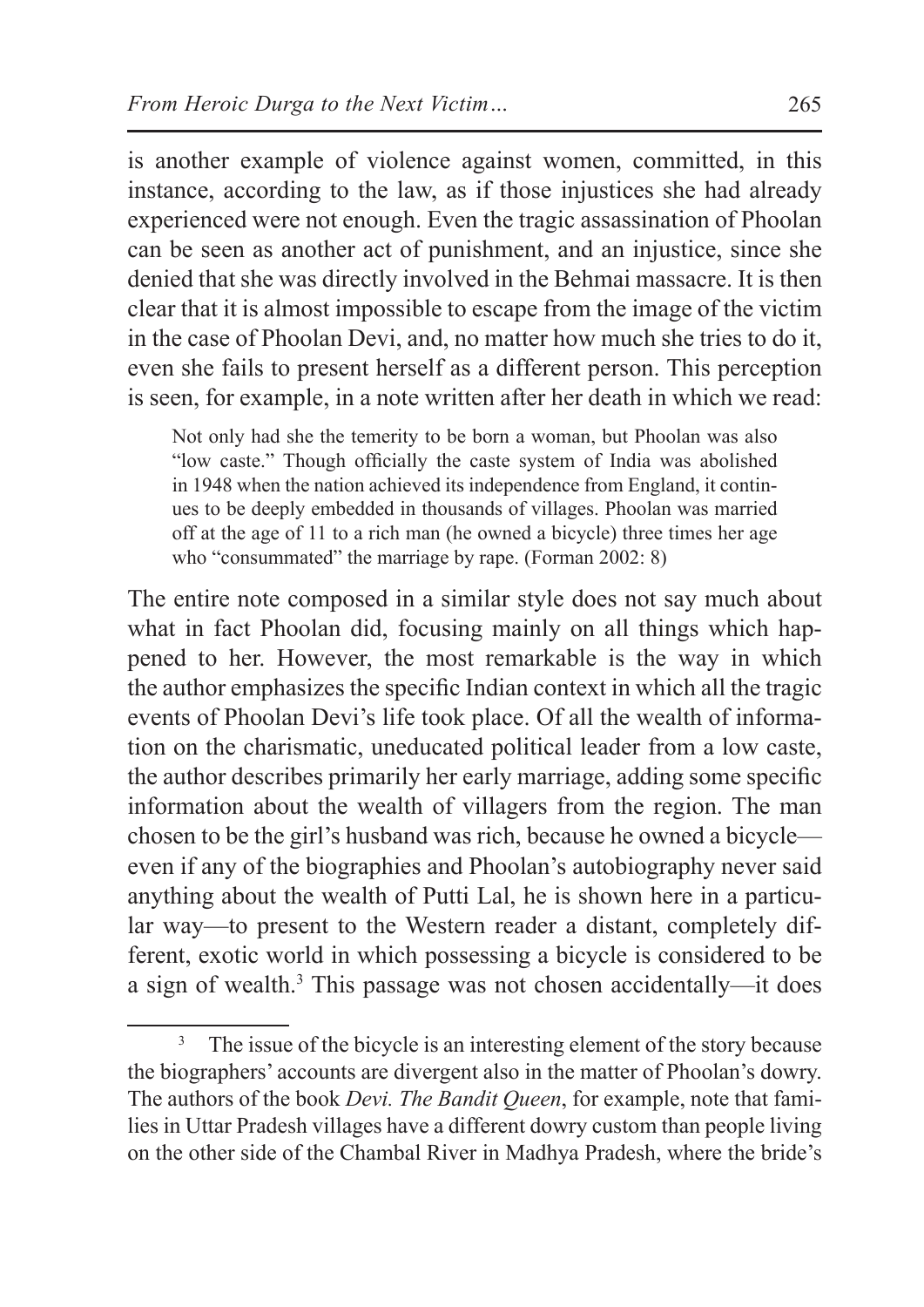not only perfectly capture a very widespread way of describing the life of Phoolan Devi in India, and in the West, but it is also the same approach which she uses in her autobiography.

The canonical determinants of the autobiography, described by Philippe Lejeune in *The Autobiographical Contract*, state that the autobiography is the transposition of one's own life into the form of a story in prose, with the inclusion of individual experiences in the central plan. Therefore, the author of the autobiography presents the story of the shaping his own personality, usually from early childhood to the beginning of writing. The goal the author sets for himself is to reliably recreate his life, and his personality in the literary text. What guarantees the authenticity of such an act is the pact, which helps the reader to recognize that the author and narrator are the same person. The importance of this kind of agreement is demonstrated by the fact that it defines the reader's attitude towards the text. If the reader is confronted with a fictional work, he will look for similarities with the biography of the author, but if the identity of the author and the narrator is emphasized, he will look for inaccuracies (Lejeune 1975: 38–40). What is more, writing about the autobiography, Anna Turczyn adds that the author always make choices, by organizing and integrating experiences in accordance with the requirements of the literary rules. Thus, it transforms empirical facts into artifacts and as such can be regarded as "a fiction in prose". Writing an autobiography implies a kind of act

relatives have to give it. The tradition of the village of Phoolan says that the girl lives with her family even after marriage until the groom pays a dowry in order to claim her (Shears, Gidley 1984: 38). According to Shears and Gidley, and to Mala Sen therefore, the bicycle was given by Putti Lal as the payment for his young wife, having in fact a similar function here as in the quoted note by showing to Western readers that the life of a young Indian girl is less important than a bicycle, and her fate is to be her husband's slave. What is interesting, however, in Phoolan's autobiography, it is clearly said that her parents were unable to pay the dowry after the cousin cut their tree, and stole the wood. It was then poverty which forced them to marry their daughter to an elderly man.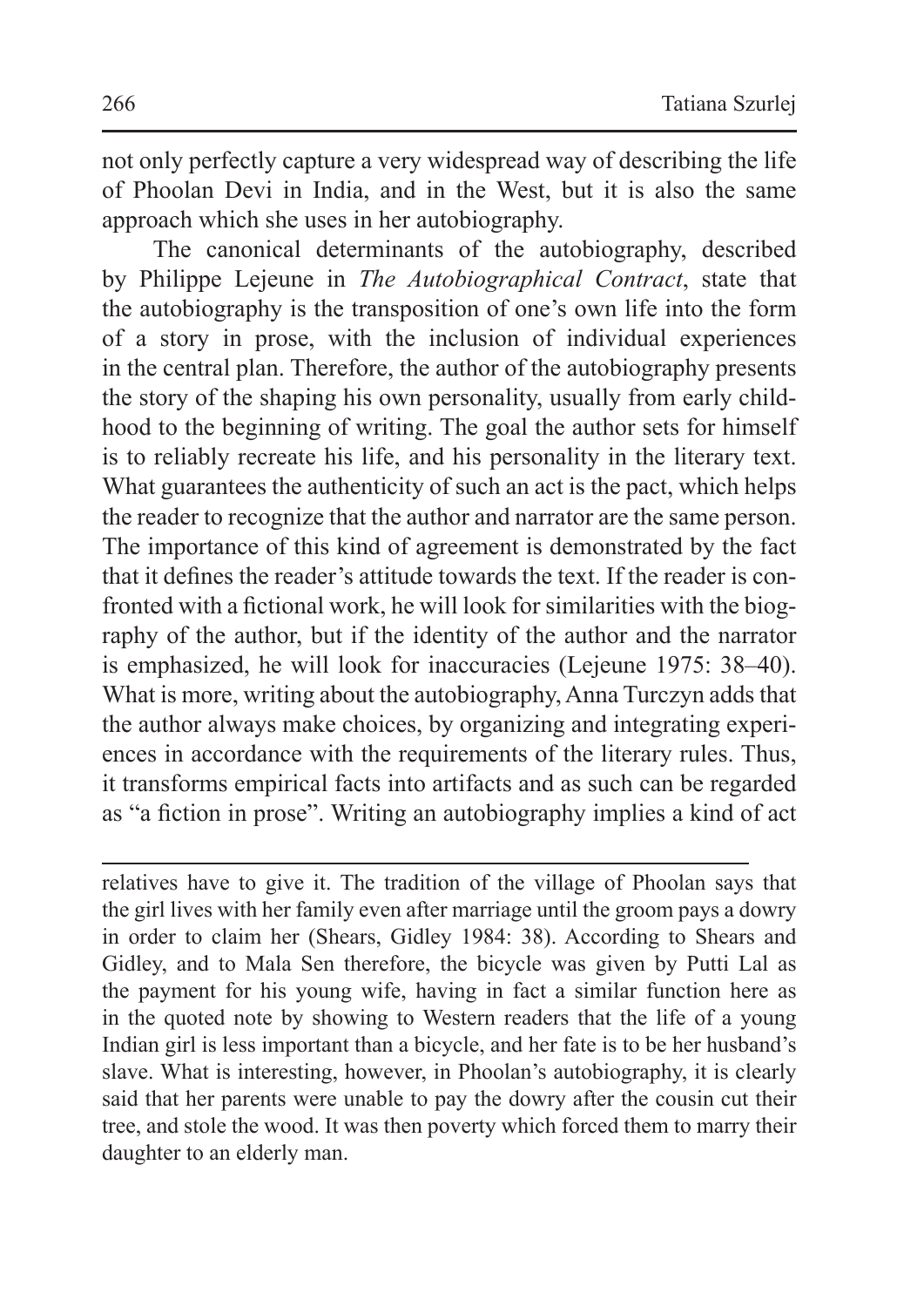of the imagination, and not just a passive compromise achieved against one's own inhibitions, which appears in every act of self-disclosure,

it is therefore an attempt to explain not the past, but the author's current situation (Turczyn 2007: 205–206).

The autobiography of Phoolan Devi was written in response to the book by Mala Sen, and to the film of Shekhar Kapur. Mala Sen met Phoolan on many occasions and interviewed both her and people from her family and her village, but Phoolan at some point decided that she was betrayed by Sen, especially after the author of the biography started to work with Shekhar Kapur on the film. Phoolan tried everything to stop the release of the *Bandit Queen*, claiming that it shows a false story.4 When this attempt failed, she decided to bring

<sup>4</sup> Understandably, the main problem Phoolan Devi had with the film was the fact that she was depicted as being present in Behmai in the day of the massacre. She claimed also that the film differed from the Mala Sen's book, although it had been scripted by her. According to Phoolan, too much emphasis was put on animosities between low and high castes instead of informing that her problems started from the conflict with her relatives (Moxham 2010: 78). Of course, we can discuss these allegations, especially that in her autobiography Phoolan also often emphasizes that the injustice she faced was caused by her gender and the low status. In one place, however, her allegations, meticulously written down by Moxham, are clearly not in line with the truth. The author writes that the film "had invented an upper-caste molester of Phoolan in the village, who had never actually existed", and that this fact was confirmed by her in an interview (ibid.: 78). However, such an excerpt can be found not only in the biography of Mala Sen, which, of course, could have been updated later, but also in the later version of Phoolan herself, who in her account does not stop at the description of vulgar taunts, as did Mala Sen and Shekhar Kapur, but informs her readers that after molesting her on the field, the young man came back in the night, and raped her in front of her parents: "[…] Lost in her own thoughts she had not noticed the bicycle pull up in the dust track behind her. When she heard a man's voice calling her name she had been startled at first, then relieved at seeing it was Suresh Chand. […] Eventually he had approached her, still casual and friendly, and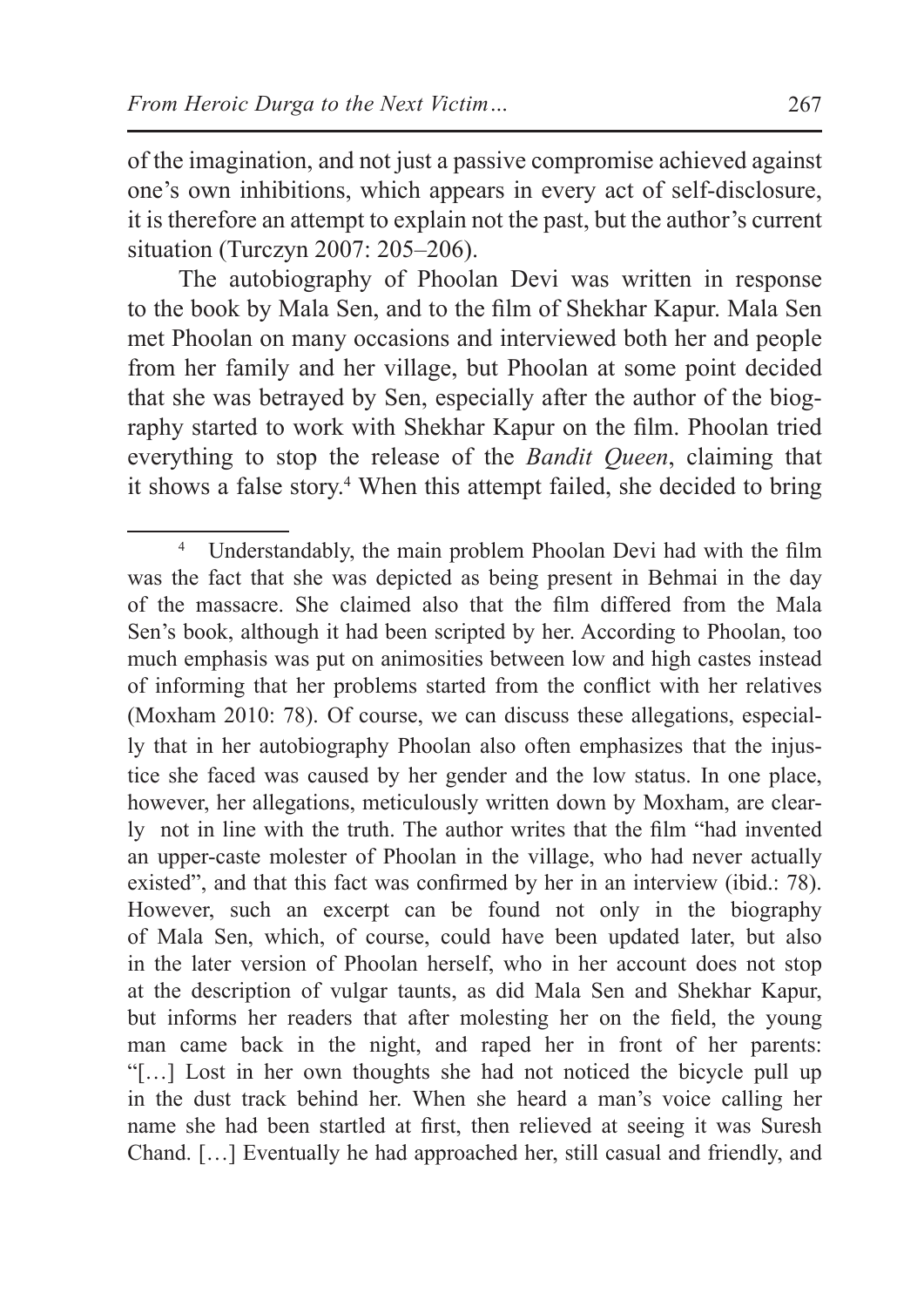out her own version, this is then a special case, in which the author of the autobiography decides to disprove the facts quoted by others, but considered to be unfair, and who clearly tries to justify herself. This tendency is particularly visible in three aspects of Phoolan's biography, which distinguish her version from the earlier ones and which were the core of the criticism she brought against the film by Shekhar Kapur. The first is the reason why she was first married in her childhood, and later kidnapped by bandits, the second are sexual relations with men, who appeared in her life, and finally the aforementioned involvement in the Behmai massacre.

In fact, it is difficult to consider the book *I, Phoolan Devi* to be the true autobiography of Phoolan, because she did not write it herself. The book is a result of a series of interviews given by the young dacoit after her release from jail. From two thousand pages, which came as a result of the transcription of the whole recorded material, only some events were selected for the book. Of course, such a selection raises

placing his hands on her shoulders said something like, «They say you are good in the fields—that you make a man feel he can never have enough»" (Sen 1997: 50–51).

<sup>&</sup>quot;He grabbed me and started touching me all over in front of his friends. Before, he had contented himself with saying dirty things as I passed, but that time, there was an evil glint in his eye. I panicked and slapped him hard. He let go of me, and his friends pelted me with stones as I ran away. […] There was a gang of them: the Sarpanch's son, who had a rifle in his hands, and another man I thought I had seen before, but in the dark, I couldn't recognise the others. I shut my eyes in terror. Flattened against the ground with one gripping my hands and another holding my feet apart, I heard them slapping my mother and insulting her, telling her to watch. And I heard my father, crying and begging: «Oh sir, don't do that! Please sirs, I beg you, spare my daughter. We will take her away tomorrow. We will leave this village and take her with us. Please, don't do it...» My spirit flickered like a lamp and began to fade. All the cries and grunts and all the insults seemed far away. Two bodies; two hurried rapes. I shut my eyes tight and gritted my teeth so hard my gums bled." (Phoolan Devi 1997: 169–172).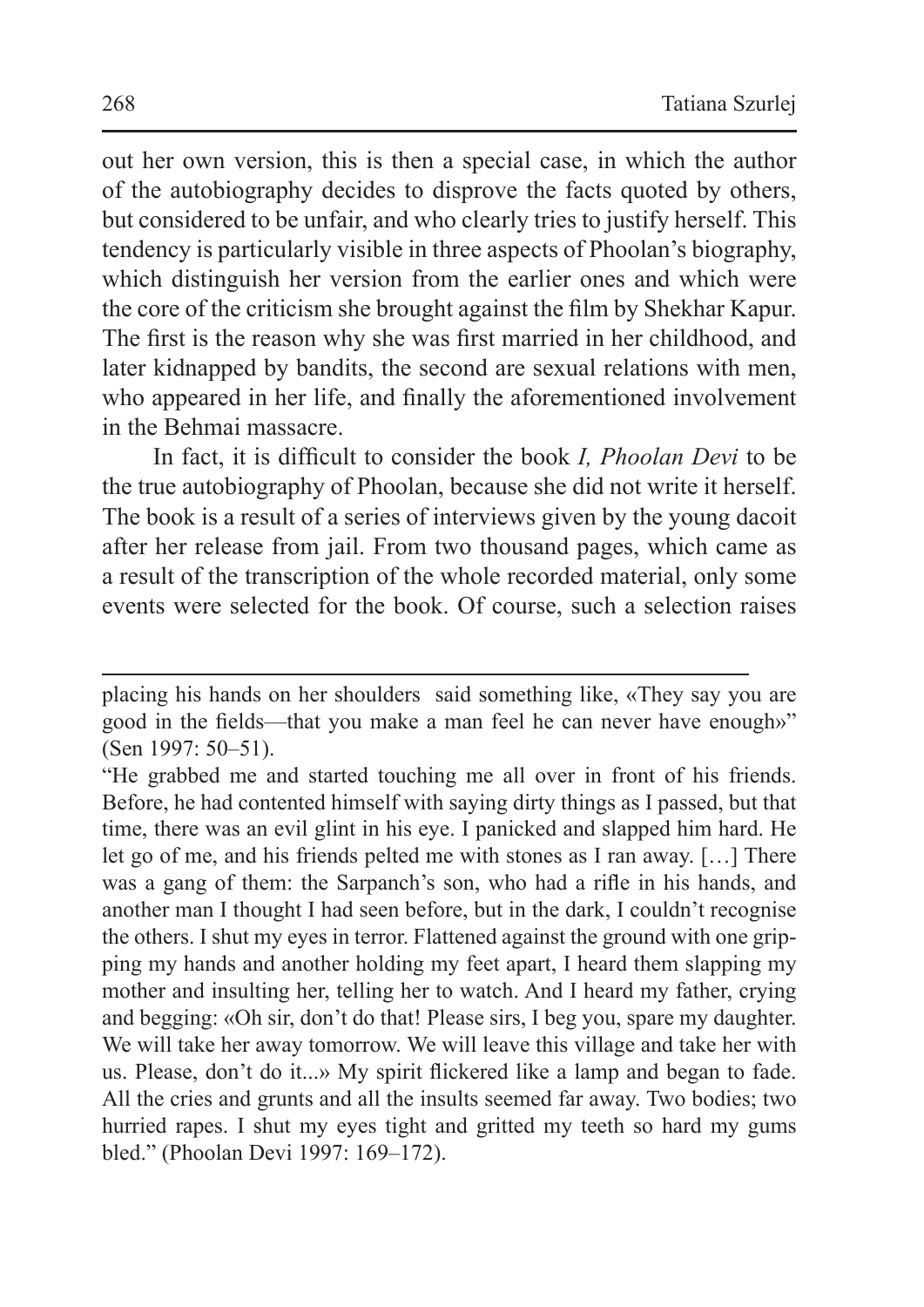questions about the basis of the choice and how much Phoolan herself participated in the process of bringing out the book. Although the publisher notes that the book has been read to Phoolan, and she accepted it page after page (Phoolan Devi 1997: 499), the same way she accepted earlier everything that Mala Sen had recorded and used in her book, which she later refused. The autobiography of Phoolan Devi is not a mere collection of transcribed interviews with her, so we can expect that some elements have been slightly retouched, and certainly written by a skilled person. Still, regardless of all these questions and inquiries, we can say that the story presented in the book *I, Phoolan Devi* is a record of real events, at least according to Phoolan Devi herself. Why then are all the interviews given to Mala Sen earlier slightly different from the version presented later? It seems that the key problem here is the film, as Phoolan clearly explains some events shown by Shekhar Kapur and presents her point of view.

Yet, even though the biography by Shears and Gidley at times is very far from what Phoolan describes in her book, developing especially the erotic aspects of the story,<sup>5</sup> and, as has already been mentioned,

<sup>&</sup>lt;sup>5</sup> The authors of the biography not only introduce the figure of a married man with whom Phoolan had an affair, but also combine this information with the supposedly typical approach of the inhabitants of the Subcontinent to sex, which is rather a typical, inspired mainly by *Kāmasūtra* Western approach to Indian culture: "They met often by the river and Phoolan fell passionately in love with Kailash who was obsessed with her too. She was determined to become his wife and was dismayed to learn one day that he was already married with children. Furious that he had not told her, she resolved to continue the relationship anyhow, and began to scheme to get him for herself. She knew what to do—withhold her favours. To Hindus sex is one of the most enjoyable things in life and an Indian woman establishes a strong hold on her husband through the union of lovemaking. It is her armour against his family and the temptations of the outside world. The Indian scriptures are quite definite that «women enjoy sex eight times as much as men», and Phoolan Devi knew that Kailash, who was enjoying her more than his wife, was under her spell" (Shears, Gidley 1984: 49–50).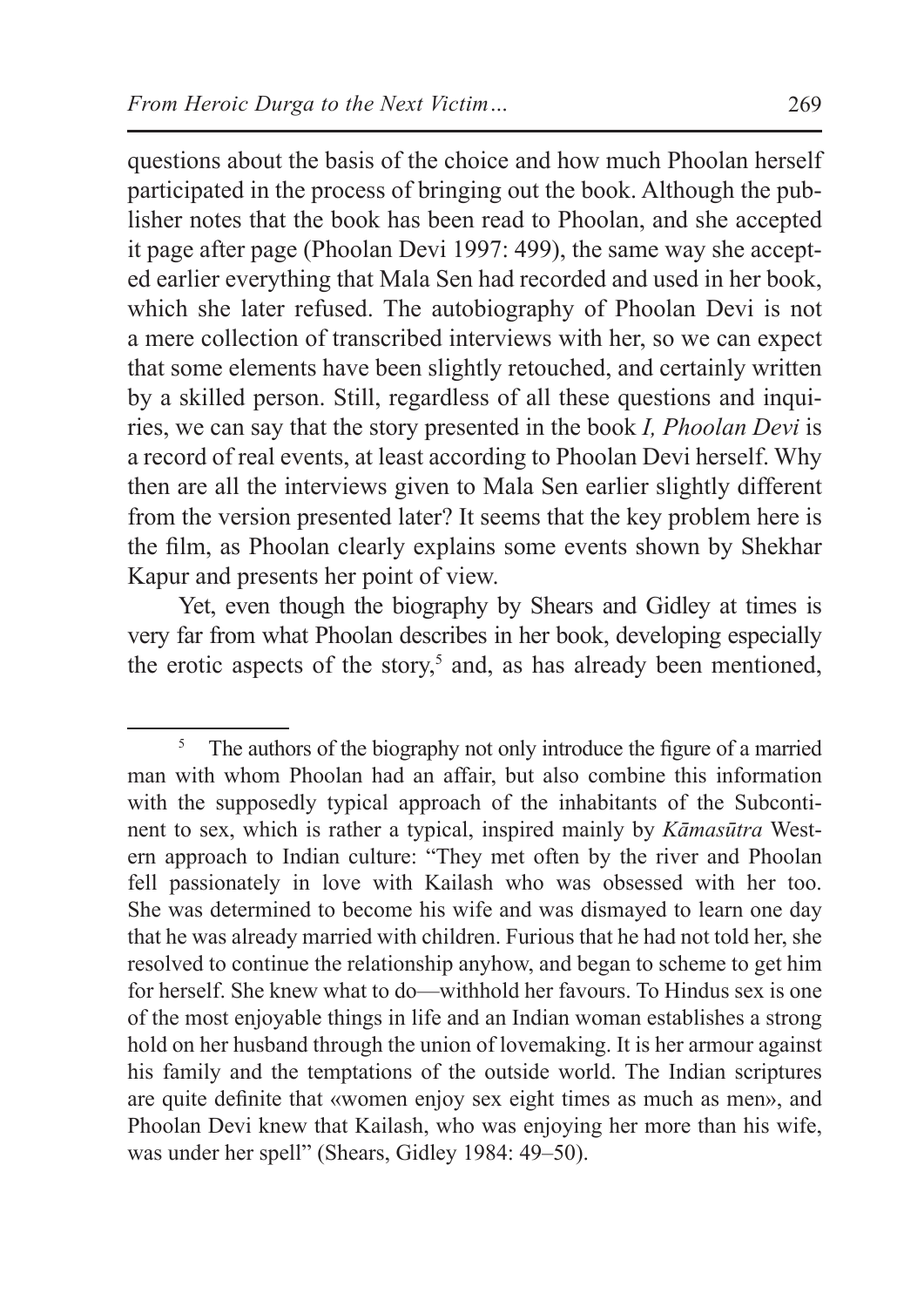clearly involving her with the crime in Behmai, Phoolan seems not to oppose other biographies as much as the film. What can be the reason: why did the work of Kapur made such a bad impression on her? The answer lies probably in the fact that the medium, which was used to present the story of Phoolan Devi by Shekhar Kapur, was different than the one she already knew. In the case of books, which the illiterate woman was unable to read, and whose content could have been partially hidden from her, now, probably for the first time, she could fully experience how the world perceives her story. Furthermore, in spite of being a film and showing things instead of describing them, which can be quite shocking already, the version by Shekhar Kapur is made in a new way. Many authors of the books written about Phoolan Devi present themselves in their works. They often describe their meetings with Phoolan as if in this way they tried to remain neutral, emphasizing that what is presented in their books is not their point of view, but only the recording of the story they heard and describing the events in which they take part. Perhaps the reason behind this attitude is again the uncomfortable issue of the massacre in the Behmai village, which is evident in the fact that, even if the authors take the side of Phoolan, they only quote her statement, leaving the question of Behmai unanswered.

The film does not present Shekhar Kapur as a part of the narration, and this fact can give the impression that it objectively shows everything as it happened. While this approach used in the book would not

Also interesting in this context is the description of Phoolan's behaviour in relation to other gang members, because it opposes the image of trauma and its impact on her subsequent contacts with men, which Phoolan presents in her autobiography: "Her new-found security had changed her from a brash teenager to an earthly young woman. She had begun to flaunt her naked charms in front of the men. She enjoyed seeing the desire in their eyes as she flirted with them or changed her clothes in their midst. Phoolan Devi was beginning to feel power. Not only could she use a gun proficiently; the sexual hold she had on Vikram gave her a feeling of equality with the gang leader. There was no doubt his attentions were as strong as they had ever been. He shared his thoughts with her; she shared hers with him" (Shears, Gidley 1984: 86).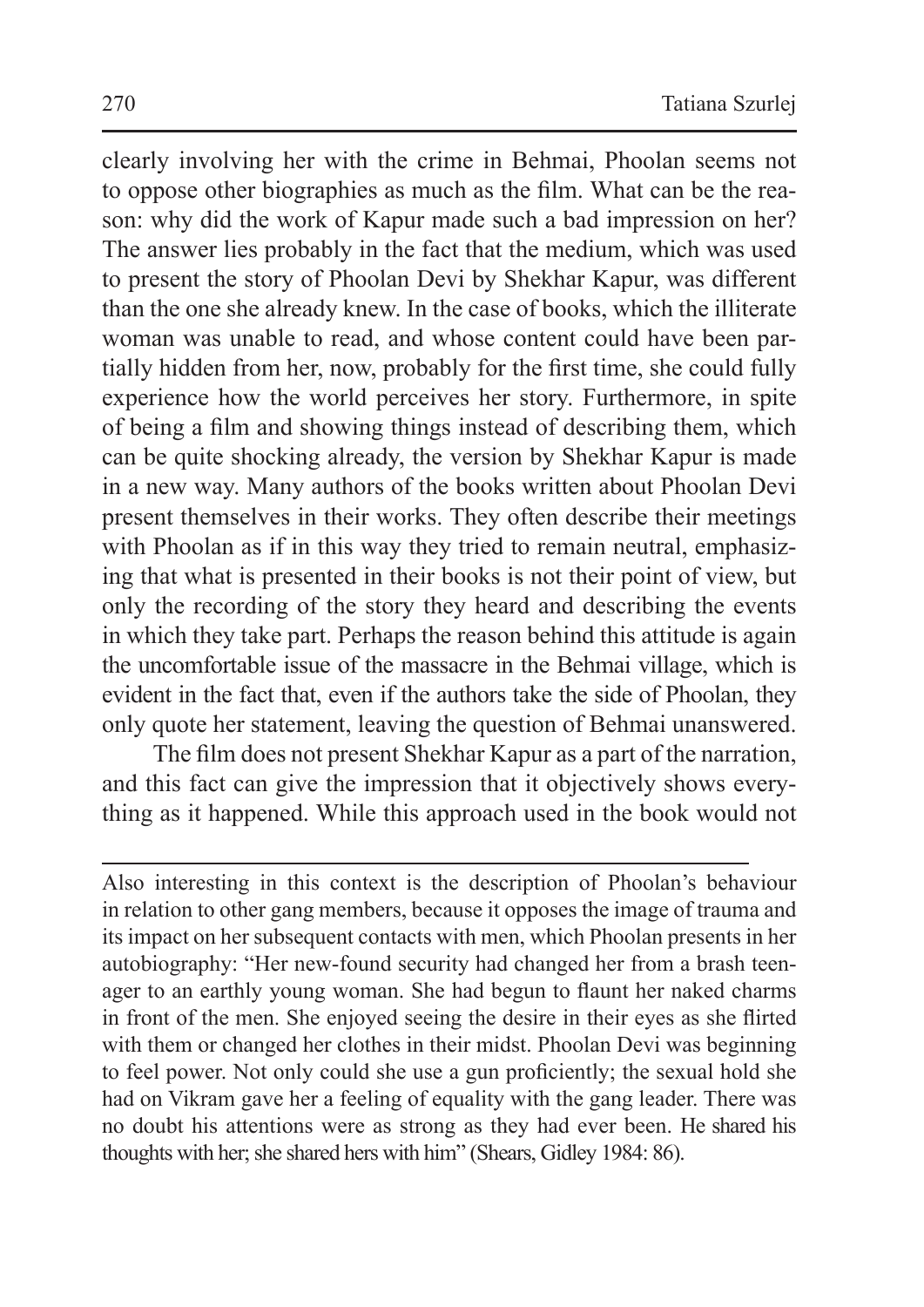necessarily have convinced the reader of the version presented by the author, in the case of a film, the events shown on the screen can be more easily perceived as real ones. This fact is undoubtedly influenced by the impression of reality—one of the key concepts by which film theorists try to explain the specificity of the medium and how it works on the viewer. Although the film has long been not considered a window on the world, being perceived rather as a door which invites the viewer to enter another reality (Demby 1994: 19), it is still a world in which realism, even if in fact it is a fiction, is very easy to believe. As Łucja Demby emphasizes, the world of the film is a kind of reality for the viewer, even if in fact it remains an illusion, because the viewer has no access to the world he is watching. However, the reality shown by the movie really existed, as some real elements were filmed, but for the viewer who elaborates it rather than watches it, it becomes a quasireality, because through contact with it, it is the viewer who becomes unreal in some sense. Moreover, the cinematic memories, which are recollections of situations that the viewer never lived through, knowing them only from films he watched, have an additional influence on his smooth transition from reality to the fiction (Demby 1994: 20–22). Furthermore, the very essence of the film, which additionally bases itself on the real events, claiming that the presented story is the truth, makes it then extremely easy to believe what is presented on screen, even if the cinematic work is not a documentary.

This process, as a result of which Seema Biswas, who played the main character, was identified with the Bandit Queen herself, made Phoolan so violently opposed to the work of Kapur, since it was very easy for her to perceive the nudity of the actress as her own nakedness, even easier in comparison to others, because the film tells the story of her life. Another obvious reason of aversion to the film was the fact that, according to Phoolan, it gives an impression that she was responsible for the death of Behmai's Thakurs, and this could have unpleasant consequences of two kinds. At the time when the film came out, Phoolan was already a well-known figure, therefore, such a presentation of the delicate issue of the Behmai events, as rightly pointed out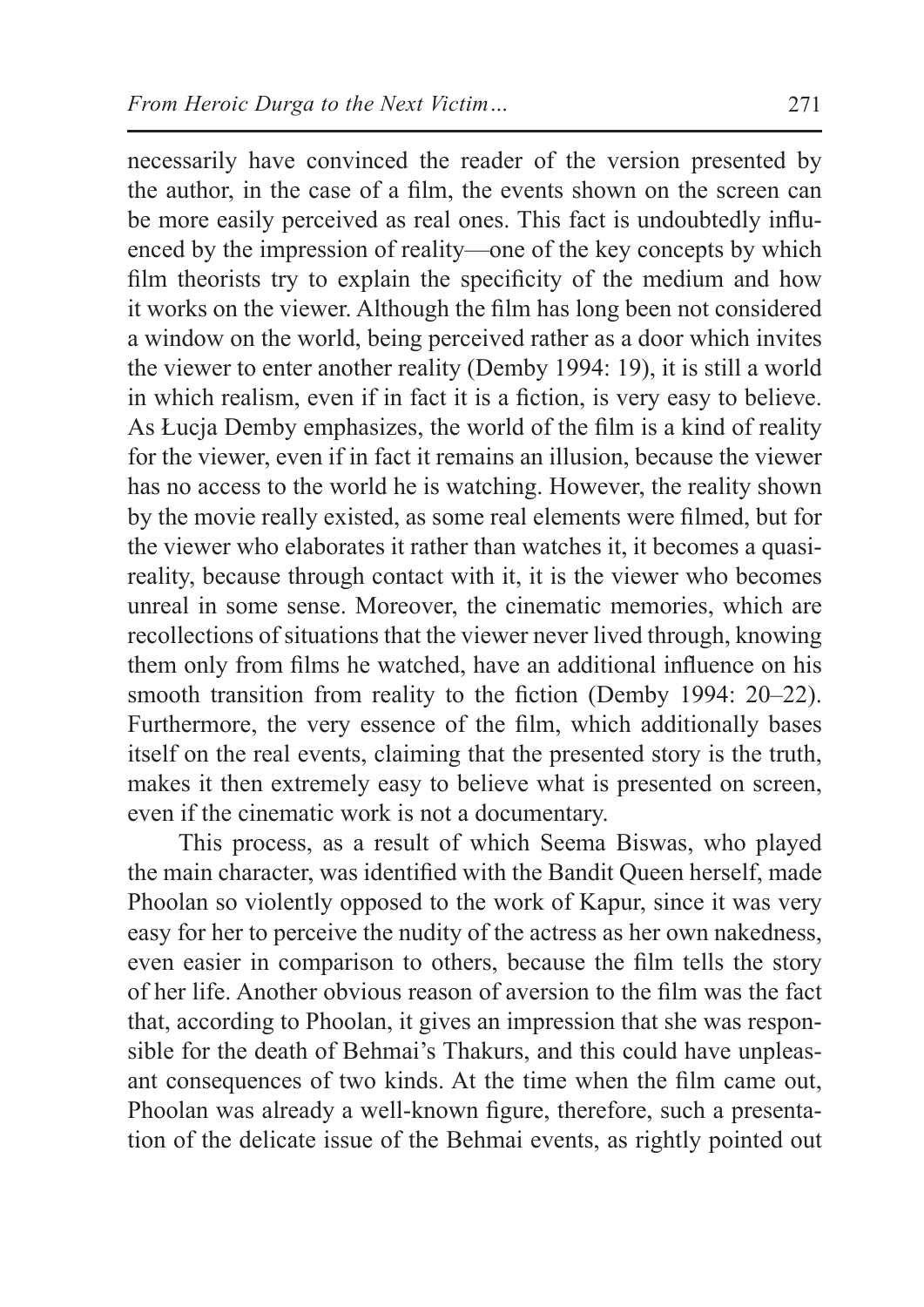by Roy Moxham, could not only harm the image of Phoolan, but also threaten her life. Viewers, convinced by the film's illusion of reality that she was guilty, could easily try to bring justice on their own (Moxham 2010: 78). However, if we look closer at the sequence of the massacre, it can be noted that Phoolan, as shown by Kapur, shot only two people in the legs, and did not kill anybody, just looking at what others were doing. And even if one of the following scenes shows the leader of one of the gangs saying that nobody should kill without reason, the accusation is not directly addressed to anyone. Of course, it is difficult to expect that all viewers treated the film with the appropriate focus. On the contrary, the opinions about Kapur's work prove to testify something completely different. Yet the question whether the film actually caused the death of Phoolan Devi, who was killed in an act of revenge for the crime of Behmai, remains unanswered, especially since, as reported by the sources, her killer planned his retribution before the film was made (Moxham 2010: 196).

Kapur's film opens with two headers; the first one says that the film is a true story, in the second the director presents a quote from *Manusmrti*, saying that animals, drums, illiterates, low casts and women are worthy of being beaten, although without specific information in which part of the work this statement can be found. The recall of the classical texts, which sanction violence against low castes or women is a fairly typical act—a similar quote appears for example in *Water* (2005, Deepa Mehta). What is important is the fact that at the very beginning of the film, these quotations announce that the key issue presented by Shekhar Kapur in the film is going to be the oppression perpetrated on Indian women and lower castes (as Phoolan Devi rightly observed, while criticizing the director's work). However, while blaming others for a stereotypical approach, in her autobiography she proves once again that she thinks in a similar way:

I was born with my mother's anger. "I vomited everything I ate when you were inside me", she once told me. [...] Every time she moaned at me because I was a girl, or because I had made her ill, or because I only brought her worries, I wanted to cry too. But I didn't. I kept quiet or I did mischievous things instead, so she beat me, and carried on wailing at the God who had given her just one boy. (Phoolan Devi 1997: 12)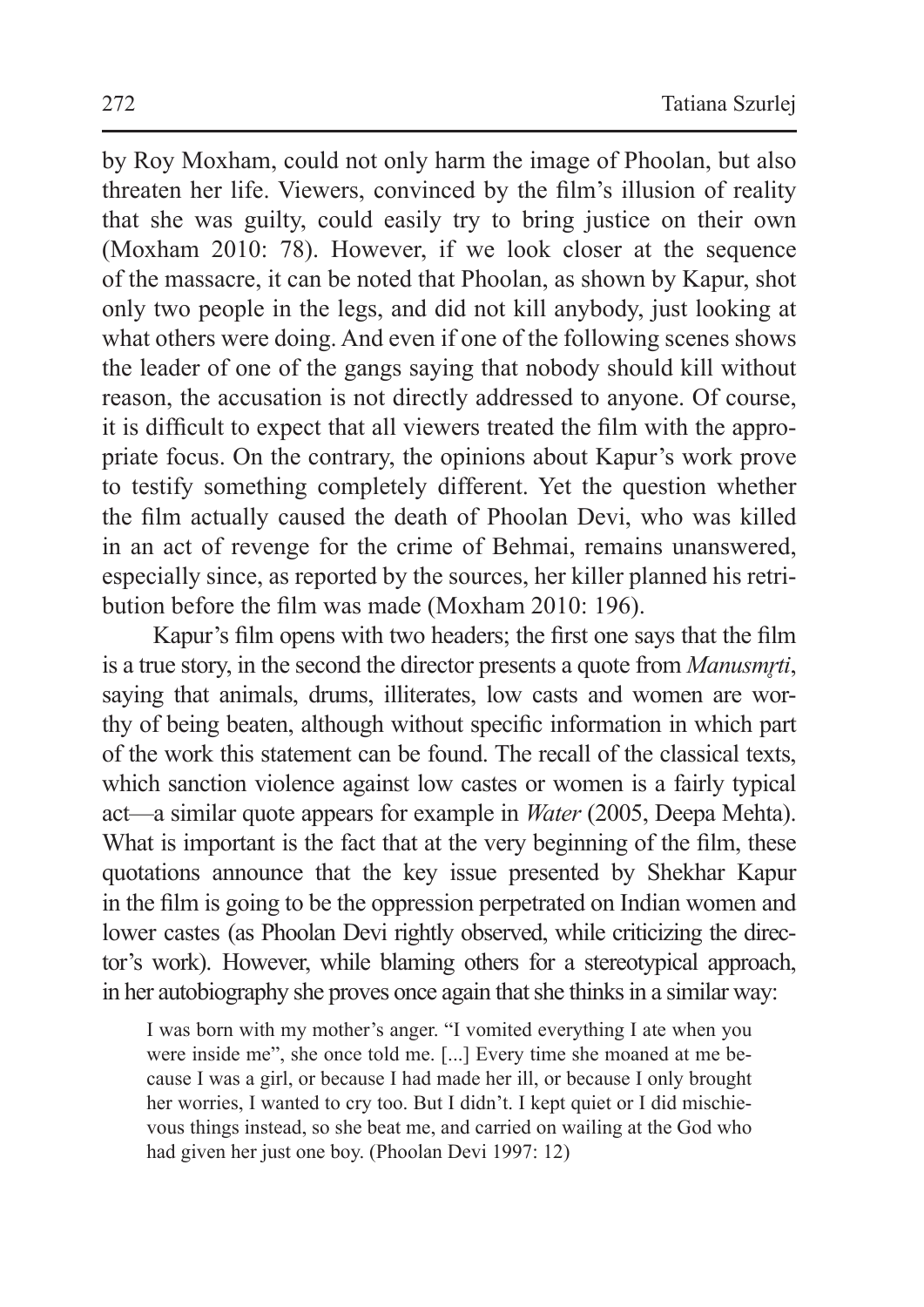In the village there were mothers who kissed and cuddled their children and gave them nice things to eat, but our mother couldn't have loved us the way they loved their children. "Our Amma is a demon", Choti said. "She's always angry with us". We had mouths and stomachs, se we were always hungry, and we were girls. (Phoolan Devi 1997: 19)

I was discovering piece by painful piece how my world was put together: the power of men, the power of privileged castes, the power of might. I didn't think of what I was doing as rebellion; it was the only means I had of getting justice. But it was then that my rebellion began, when I was fourteen or fifteen years old and struggling to survive by any means I could. I was a woman who belonged to a lowly caste. Faced with power and rupees, I used any trick I could. I encouraged the other girls to sabotage the crops if the landowner wouldn't pay us. I reminded the landowners that we were the ones who ploughed their fields, we spread the manure, we sowed the seeds and gathered the harvest, and they had to pay for our backbone and sweat. I warned those who refused to pay what we asked that they would see nothing growing on their land next season. I didn't realise that by doing this, I was making many enemies. (Phoolan Devi 1997: 154–155)

Critics felt that by focusing on such topics Kapur created a movie for a Western audience, interested primarily in the situation of "exotic" women. This accusation is actually correct, since there are many stereotypical scenes in the film, such as the one in which an old woman quietly witnesses her son raping his eleven-year-old wife.But in the autobiography of Phoolan we can find similar descriptions, depicting not only men's sadism but also the cruelty of women. Phoolan describes different women: the strong and the weak ones, the good and the ruthless ones, but those who are victims appear only in the context of her own kindness toward the oppressed ones, when she helps them and defends them against men. Other women in need are therefore presented just like Phoolan herself, who, as already noted, functions rather as a passive object to whom all injustices are done. Interestingly, such presentation, in which Phoolan appears as a defender of mistreated women, can be regarded as a conscious manipulation made by a person, who thinks primarily about her political career and who knows that, as stated above, being unable to avoid her involvement in the Behmai massacre, she must convince her future readers differently. The reactions to her autobiography and to the allegations made against Kapoor's film proved thisstrategy to be right, but at the same time all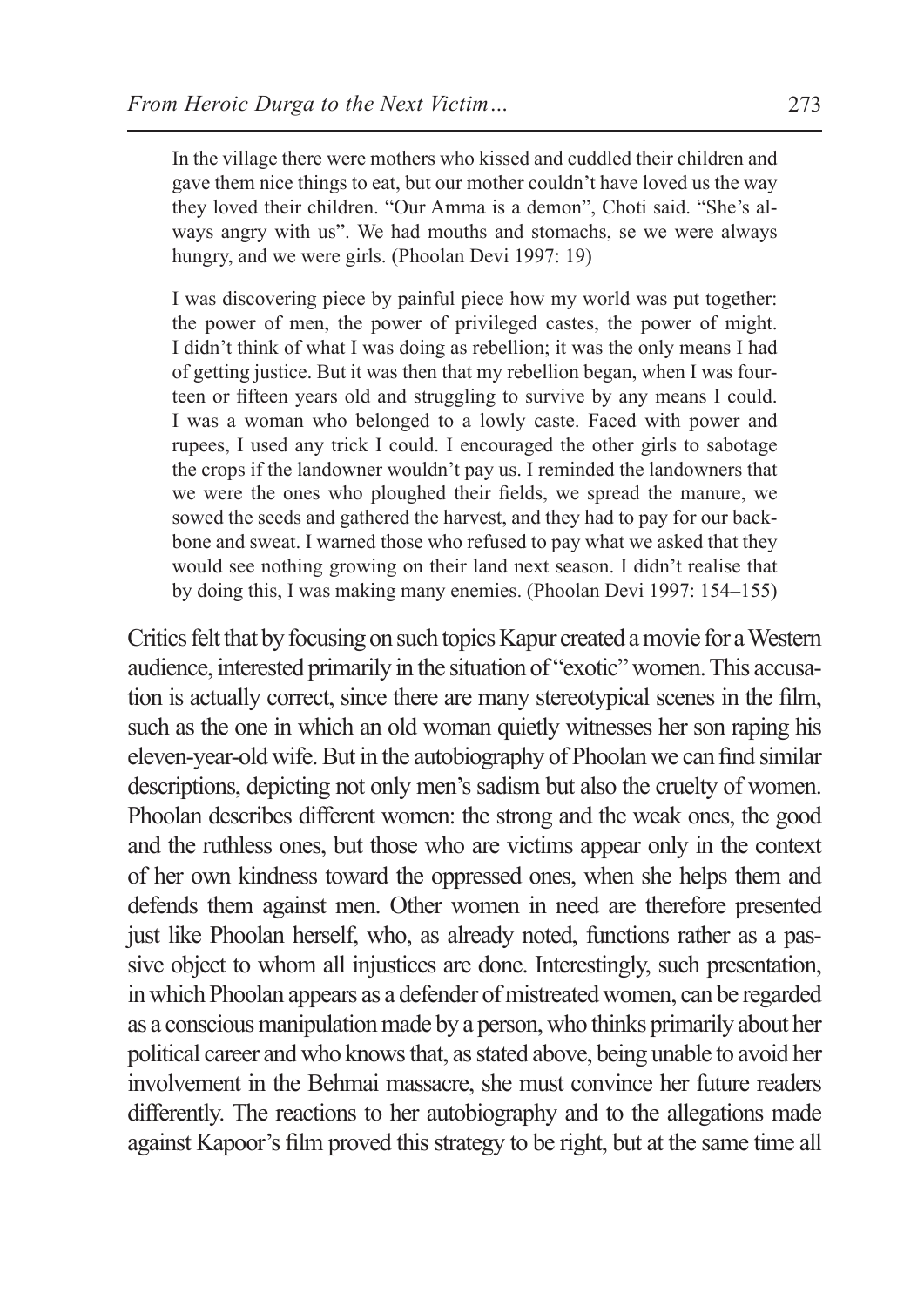situations, where Phoolan appears asthe savior of other women and the slayer of men, lose much of their authenticity, becoming more a politicalslogan with frequent references to caste divisions, even though she herself criticized Kapur for bringing those issues to his film.

Much more authentic and therefore interesting are contrasted descriptions in which Phoolan is seen not as a progressive defender of women, but rather as a person limited by old traditions and beliefs. Being wronged by men, she wants to punish not them, but their women in order to bring them disgrace:

I wanted revenge on them. I wanted someone to do the same thing to their wives, so they would know how it feels to suffocate from shame and humiliation. I knew I wouldn't be able to sleep until I found someone, because I knew I couldn't achieve what I wanted alone. (Phoolan Devi 1997: 173)

"Someone came to the village, that's why Amma was angry. They went to the Sarpanch's house, and everybody from the village came out. The Sarpanch and his son weren't there, so they beat the women and they took off the sari of one of the women while everybody was watching! And then they shouted insults at them". The next morning I heard from the other girls that the woman, whose sari had been ripped from her by a thakur was the Sarpanch's wife. He had warned her that if her family continued to mistreat the poor women of the village, he and his men would come back and do the same thing to her!

I was joyful, a joy I had never felt before. I had been avenged, I was delivered from my shame. (Phoolan Devi 1997: 179)

Those moments not only emphasize the authenticity of the story, but also show that the later development of Phoolan's character is not completely honest, being rather a transformation from an impulsive avenger into a cold-thinking politician concerned only about a future election.

Beyond his concentration on caste problems, Shekhar Kapur was criticized mainly forthe lack of a broader view of the whole context, and for focusing exclusively on the issue of sexual exploitation of the main character of his story. Phoolan argues that the main reason she became a bandit was not the rape committed by her husband, but a conflict with her relatives. Still, she starts her autobiography by the prologue in which she describes how she was molested after marriage: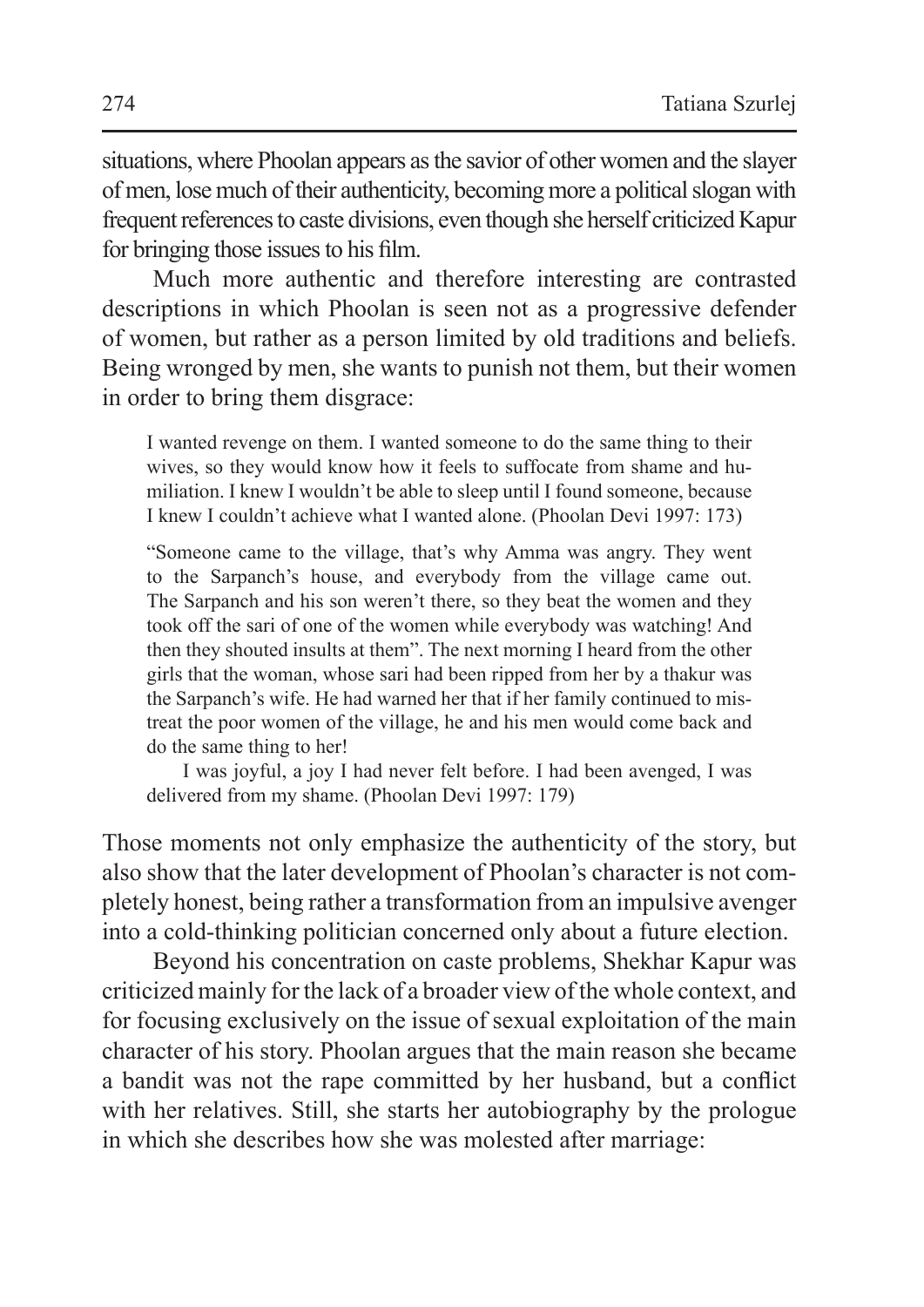Phoolan! Where are you hiding, my little pigeon?" It was Putti Lal's voice. "Now that we are married, I'll show you what married people do... Don't be scared. I'm going to teach you a new game... (Phoolan Devi 1997: 3)

Of course, as already mentioned, it is difficult to determine whether it was the choice of Phoolan herself, or the publishers of her autobiography decided in this way to encourage readers to buy the book. But if what they assured is the truth, that the whole was read to Phoolan, and she accepted the book, she had to agree also to the fact that the sexual violence had become so much an integral part of her persona, that only by incorporating shocking, intimate confession to her autobiography will she be able to attract readers and face the accusations with their support.

Phoolan, as shown by Shekhar Kapur, is a vulgar and uncouth peasant, who cannot achieve much without the help of men. Although it is not an image which differs from the books' descriptions, including the story of Phoolan herself, in which she does not work alone, as evidenced by the above-mentioned passages describing the "punishment" of other women, such a presentation weakens the message of the film and leaves the viewer dissatisfied. The main query which appears after watching*Bandit Queen* isthe same question, which rises after reading all books about her, including the autobiography—how it is possible that she became the leader of the gang, and how she was able to command a large group of unscrupulous men. The lack of development of Phoolan's character from an illiterate villager to a bandit, to a politician from a mere bandit, and above all to the fierce Durga from a scared girl, is actually quite a serious drawback of the film. However, none of biographies, including the autobiography shows this transformation in a satisfactory manner. Phoolan describes this process in the passages devoted to the fight between two gangs, but since the result of the fight was Vikram's death, she is unable to focus enough on her development, and the bravery of the fearless goddess issomehow lost. Phoolan gives a lot of information about the psychical abuse, omitting however descriptions of sexual violence, which happened to her after she lost her guardian, and accuses Shekhar Kapur of showing it on the screen.<sup>6</sup>

<sup>6</sup> "They had shown me naked to the press. People come up to me and say I look very sexy. I find all this humiliating. Kapur and Bedi want to cheat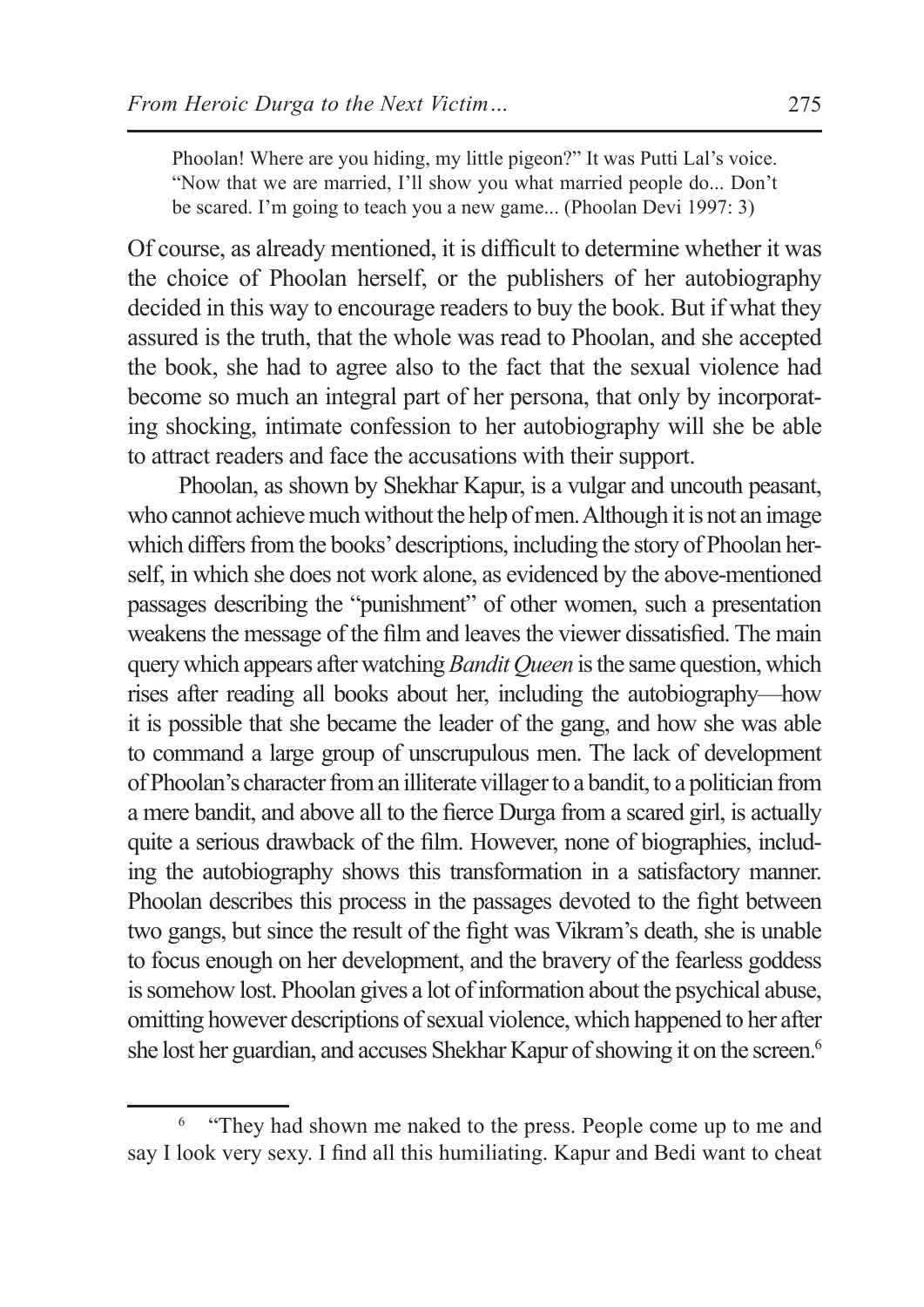And she is not the only person concerned—Arundhati Roy, Shoma A. Chatteriee, and other Indian feminists also reflect on the problem of how much the presentation of the humiliating scenes on the screen is another manifestation of violence towards Phoolan, who is once again raped and stripped in front of a crowd (Chatterji 1998: 149–150). Of course, the biography of a living person usually raises some controversies and oppositions, not only in the hero of the story, but also among the relatives of such a person. In the case of Phoolan Devi'slife story, however, the recipients accept the written versions of it, and reject the film, even if the former are more cruel. As has already been mentioned, Phoolan introduces to her autobiography certain, sometimes very detailed descriptions of sexual violence, which naturally appear in the film. Yet, those attacks, which Phoolan described in detail (especially the brutal assault of her husband and policemen, who rape her in front of her father), are only marked by Kapur. He develops, however, those violations which Phoolan is silent about (mainly the violence of Babu Gujar, who was later killed by Vikram, and the public humiliation of Phoolan, when the Singh brothers strip her and force to draw water from the well in front of the whole village). While the lack of a child rape scene in the film can be easily understood, the fact that Babu Gujar described by Phoolan is not allowed to be violent towards her, proves that not only Kapur focuses on the caste conflict in his film, but she does as well.

According to Phoolan, Vikram rescues not a violently raped woman, but a woman of his caste, not willing to allow her to be used by a man with a different status:

Suddenly he was surrounded by five or six of Baboo's men, pointing their rifles at him. Warily, he watched as Baboo, who still had me by the hair, stretched out like a fat bullock on the khat. "Why are you trying to protect her?" asked one-eye. "Why her? We've had so many other girls before. What is about this one? You're on her side, is that it?" "I told you not to touch her. She belongs to my community". "So what? Who cares? You don't even know her. She's not one of your family". "If you touch

me. They want to use my name to sell a fake story to the world. Why else haven't they shown it to me?" (Moxham 2010: 74).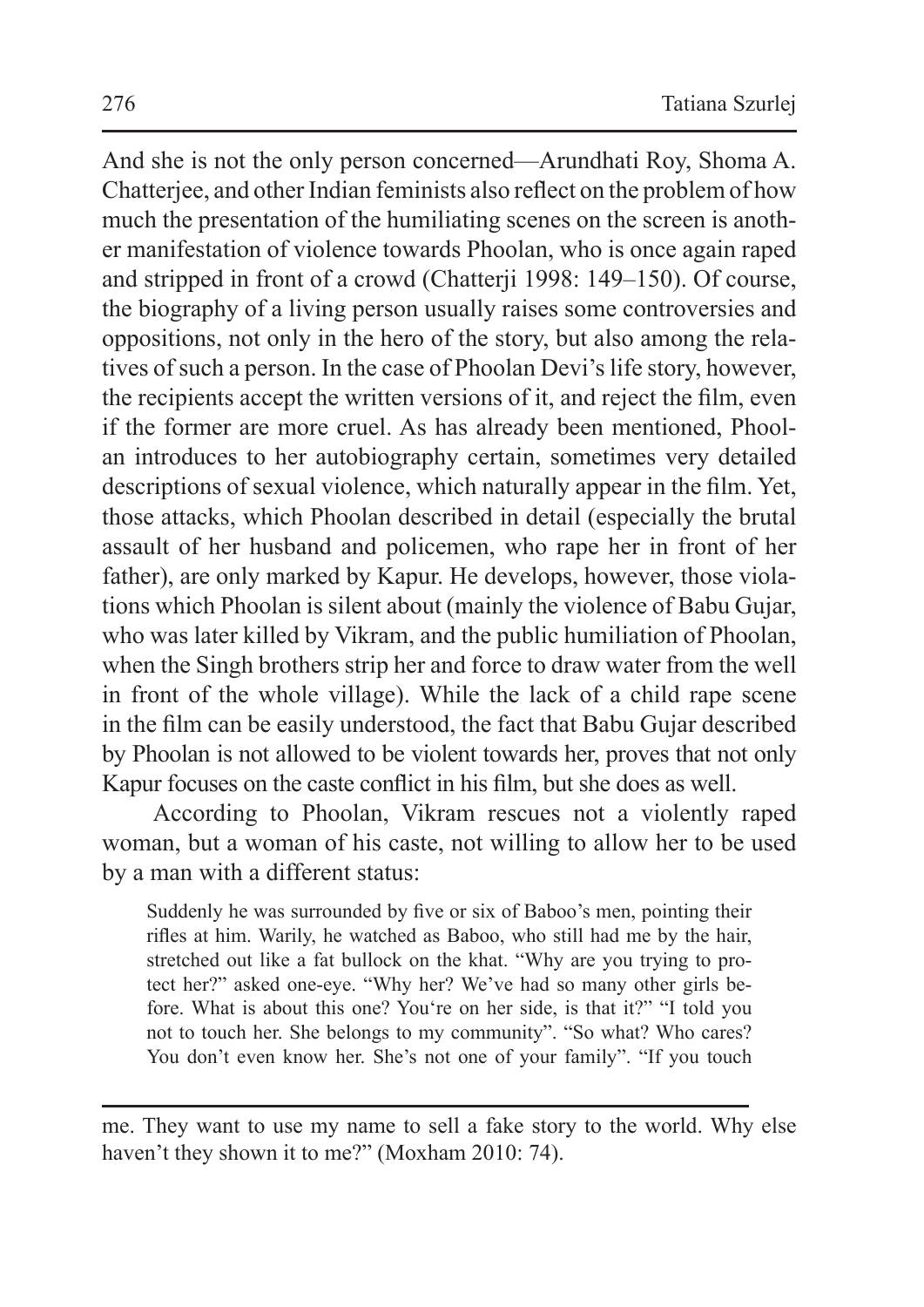her, I'll shoot you", said Vickram. […] Was he protecting me just because I was a mallah? It seemed I wasn't the only one who didn't understand. The men were murmuring that they had never seen Vickram like this before; they were asking what was wrong with him. I could only hope it was because he was a mallah, and even though he was a bandit, and I was just a poor peasant, he had taken pity of me. Whatever the reason, it was the first time a man had ever tried to defend me. I couldn't believe it. (Phoolan Devi 1997: 240–241)

Phoolan not only omits the rapes committed by Babu Gujar after her abduction. Also describing her life with Vikram and his gang, she focuses on the descriptions of the fraternal friendship that connected her with individual men, although, as has already been mentioned, Shears and Gidley do not spare their readers the spicy details about Phoolan stimulating the senses of the men around her. In fact, it is mainly Phoolan's relationships with men, which distinguish her story from the one by Kapur. The film shows her as Vikram's lover, while Phoolan emphasizes mostly the platonic aspects of their liaison:

Vickram still hadn't spoken to me directly. But I sensed he was watching me. Why, I didn't know, nor did I care. He had saved me from humiliation and perhaps death. He was the first man who had ever been able to defend me. My father had only ever cried and begged impotently. Even if I was only the bait for their ambush, Vickram had avenged me! Even if I had to die, I thanked Durga and Kali and all the gods and goddesses for this one satisfaction. Vickram was the first man to treat me like a human being, not a slave, or a piece of flesh. If he let me go, I resolved to request one more kindness from him. "Brother", I decided I would ask him, "avenge me of Mayadin. Deliver me from that demon. Make the people of my village treat me like a human being too. Tell them Phoolan Devi is not a pariah. Give me the taste of victory, as I have given it to you..." (Phoolan Devi 1997: 259–260)

"[…] But right now just listen to me. I'm not going to force you, I'm not angry, I don't want to hurt you. If you like me, if you want me, one day you will tell me of your own free will. Stay here on the bed, I'll sleep on the floor next to you. Don't be afraid, Phoolan..." (Phoolan Devi 1997: 269)

Considering the fact that Vikram was not her lover and omitting her later relationship with Man Singh, although many biographers mention that he became her third (and not the last) husband, Phoolan once again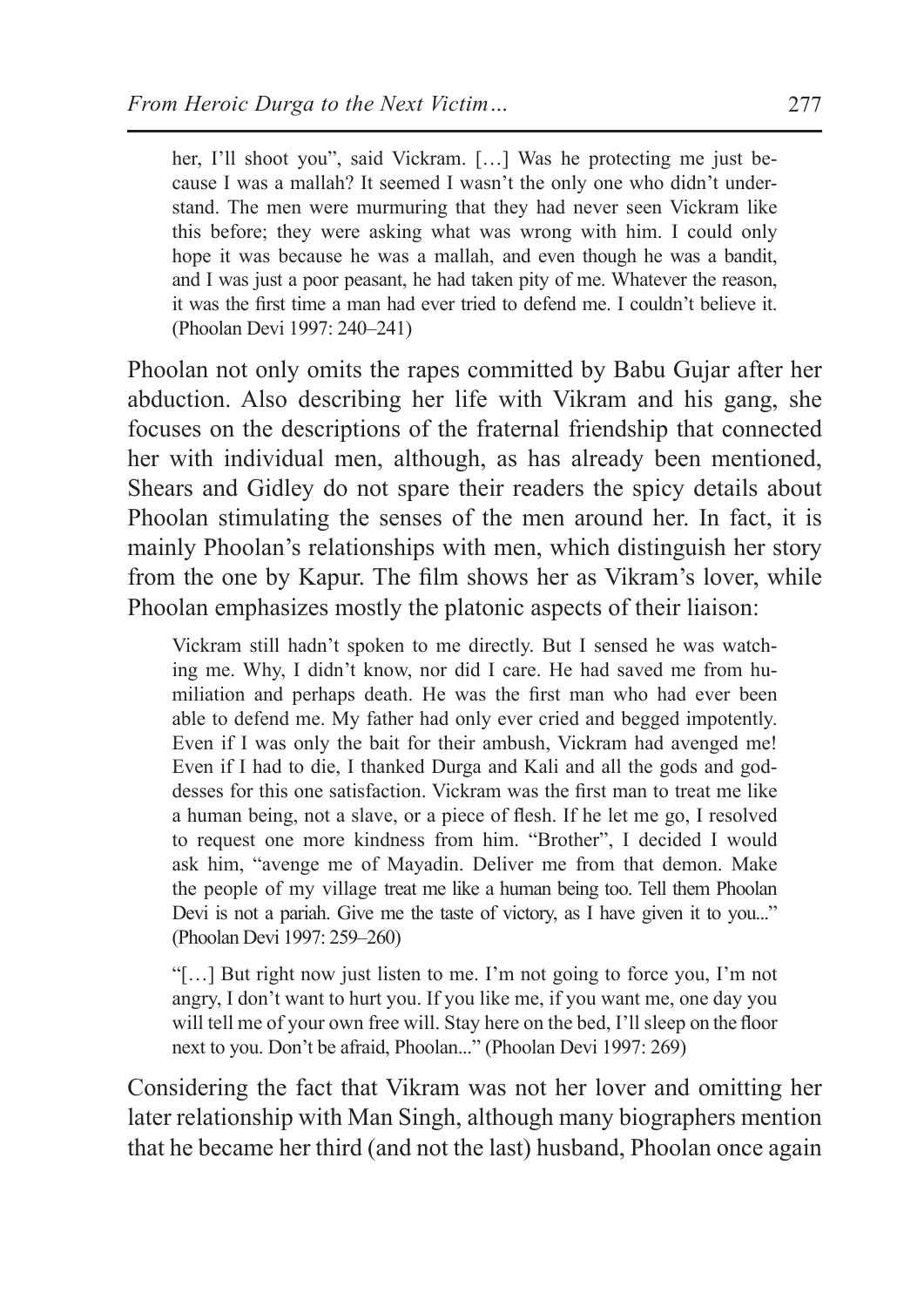situates herself in the place of the victim. She informs that Vikram married her, but still prefers not to talk too much about their relationship, as if she believed that she dishonored her family. She was still married to Putti Lal, and besides, the relationship with the dacoit was certainly not a source of pride, so, as already mentioned, Phoolan knows that she needs to share her painful experiences to gain sympathy, but at the same time she remains extremely afraid of being accused of misconduct. As a result, she strongly emphasizes that no one in the village knew that she was raped by her husband or other men:

I could see the flames of a torch moving above our wall. It was our neighbours, curious to know what had happened. Mother blew her nose and straightened her sari, then she looked at me purposefully. "Don't say anything about this to anyone, you hear? You will get a bad reputation. You were sick, you were given nothing to eat and nobody looked after you, that's all. You hear?" (Phoolan Devi 1997: 122)

I couldn't even breathe. I was choking with pain and humiliation. What has happened to me as a child with Putti Lal had been dreadful, but it wasn't a public dishonour for anyone, not even for me, because I was married to him. I belonged to him and that had meant he could do as he pleased with me. This time it was different. Now I understood what the great danger was that my mother always warned me about, and now my life was ruined. The only course left to us was to keep silent, to close the doors, cover our heads, and say nothing. But I didn't know how I was going to keep quiet. or how I was ever going to be able to sleep... (Phoolan Devi 1997: 173)

If you kill yourself, everybody will say it was because you were pregnant. You must show them you didn't do anything wrong. You can stay here and eat here at home with us. You're our daughter, we love you. (Phoolan Devi 1997: 213)

According to Phoolan, the "fallen woman" label was thrust on her only after she spent time in prison, but rather because of being in such a place than the violence she experienced. Even if some of the villagers suspected what had happened to her, it could not be confirmed. Then, at the same time, she accuses Shekhar Kapur of showing a false scene in which young men from the village humiliate her in front of the panchayat and her father, but still describes how she was raped in front of him, since the abuse, of which only the family is witness, is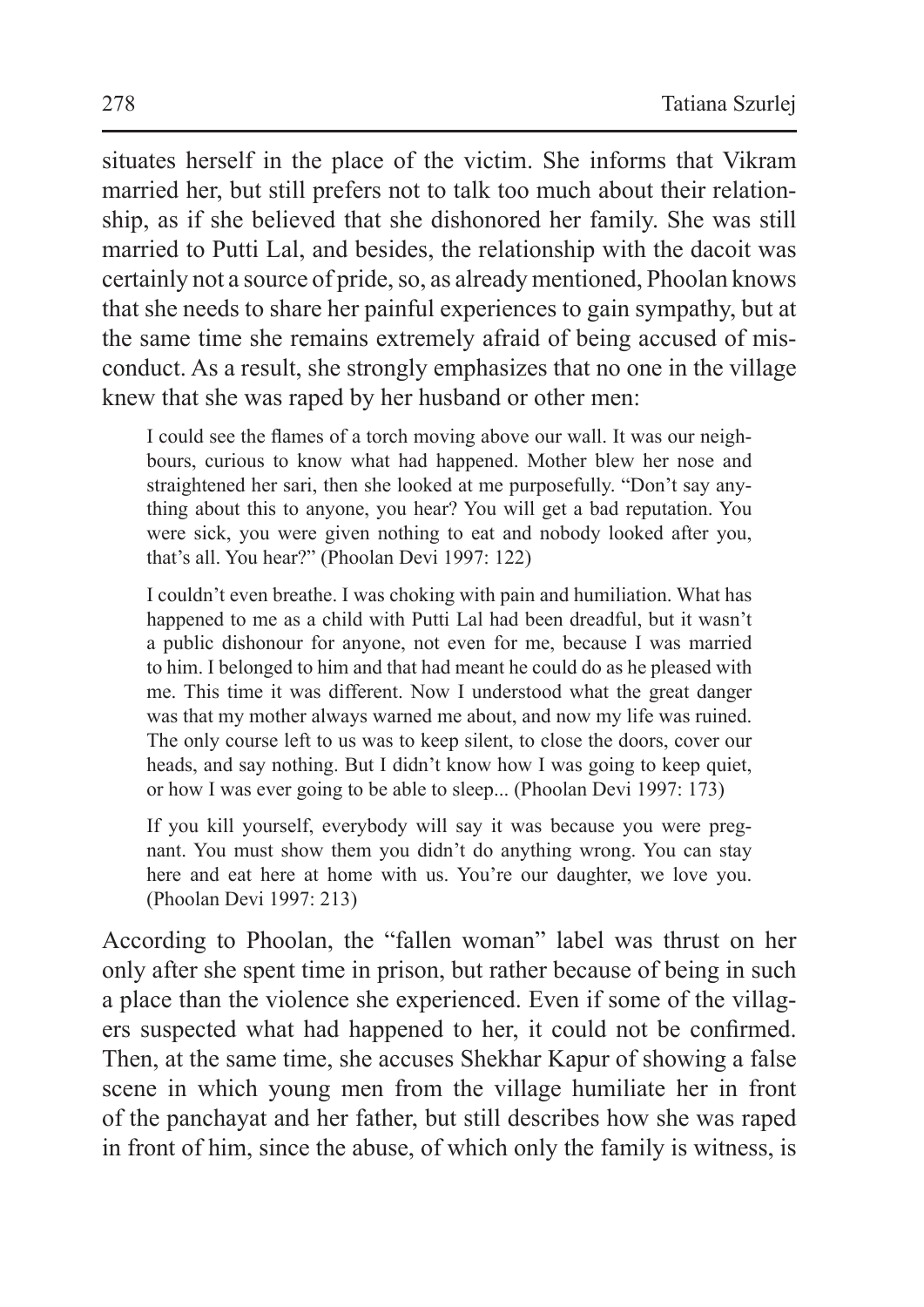not the same abuse which happens in front of the whole community. This is why even the most cruel rape committed in the presence of the family is different from the humiliation experienced in front of the entire village and above all before the cinema viewers, who become similar witnesses of events as silent villagers looking at Phoolan from their homes.

By constructing her image in the autobiography, Phoolan Devi tries to appear as a very strong woman, who could achieve a lot, in spite of adverse conditions. However, in terms of morality, she remains the same repressed illiterate villager just like the other women around her, who think only about the honor of their families, and do nothing against the strict rules of society. Paradoxically, this complicated image makes the narrator really authentic, or at least much more authentic than the person shown by Shekhar Kapur, who briefly glides by subsequent events in the life of a clever village girl who could get enough sympathy from the men around to became famous, and he does not try to create a psychological portrait of his heroine. Yet it is hard to resist the impression that the autobiography of Phoolan Devi, despite its very realistic elements, is to some extent a false testimony. The question remains whether it was the publisher who decided to construct the story in this way to satisfy the tastes of Western readers and respond to their needs, just like the movie of Shekhar Kapur, or maybe Phoolan, deliberately or unknowingly, presented herself as a victim in search of sympathy after the massacre in Behmai. It is very important to remember that it was owing to the fact of her being a rebellious woman from an Indian village which led to Phoolan becoming such a recognizable person, regardless of how much she did herself, and how much she owed to the men around her. And whether it is because she was a woman-victim or a woman-warrior, this is still a matter under consideration by subsequent biographers.